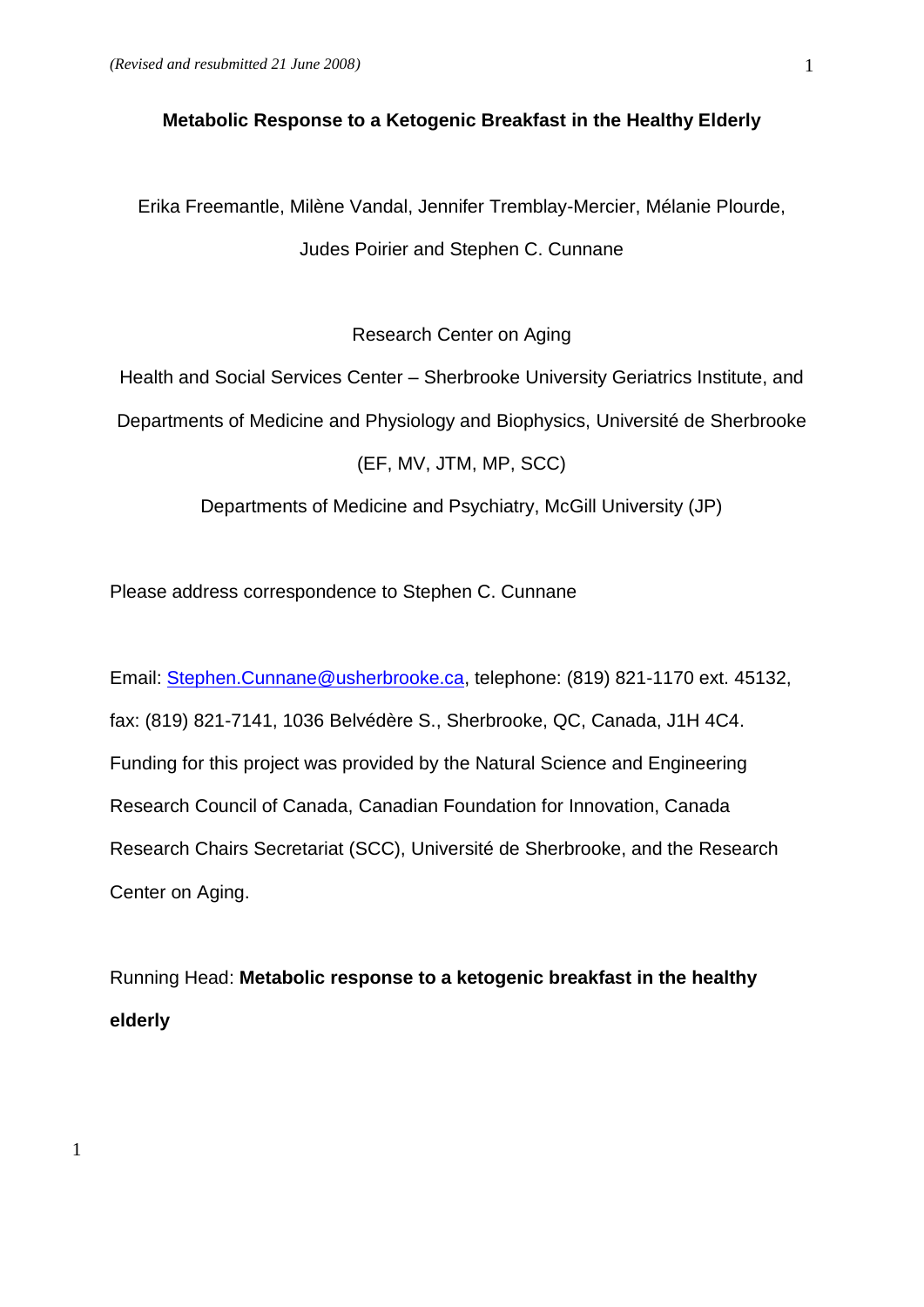### **Abstract**

 **Objective**: To determine whether the metabolism of glucose or ketones differs in the healthy elderly compared to young or middle-aged adults during mild, short-term ketosis induced by a ketogenic breakfast.

**Design and participants**: Healthy subjects in three age groups (23±1, 50±1 and

76±2 y old) were given a ketogenic meal and plasma β-hydroxybutyrate, glucose,

insulin, triacylglycerols, total cholesterol, non-esterified fatty acids and breath acetone

were measured over the subsequent 6 h. Each subject completed the protocol twice

10 in order to determine the oxidation of a tracer dose of both carbon-13  $(^{13}C)$  glucose

11 and <sup>13</sup>C-β-hydroxybutyrate. The tracers were given separately in random order.

Apolipoprotein E genotype was also determined in all subjects.

**Results**: Plasma glucose decreased and β-hydroxybutyrate, acetone and insulin

increased similarly over 6 h in all three groups after the ketogenic meal. There was

no significant change in cholesterol, triacylglycerols or non-esterified fatty acids over

16 the 6 h. <sup>13</sup>C-glucose and <sup>13</sup>C-β-hydroxybutyrate oxidation peaked at 2-3 h post-dose

17 for all age groups. Cumulative  $^{13}$ C-glucose oxidation over 24 h was significantly

higher in the elderly but only versus the middle-aged group. There was no difference

in cumulative <sup>13</sup>C-β-hydroxybutyrate oxidation between the three groups.

Apolipoprotein E (ε4) was associated with elevated fasting cholesterol but was

unrelated to the other plasma metabolites.

**Conclusion:** Elderly people in relatively good health have a similar capacity to

23 produce ketones and to oxidize  ${}^{13}$ C-β-hydroxybutyrate as middle-aged or young

24 adults, but oxidize  $^{13}$ C-glucose a little more rapidly than healthy middle-aged adults.

**Keywords:** ketones, glucose, healthy elderly, <sup>13</sup>C stable isotope tracers.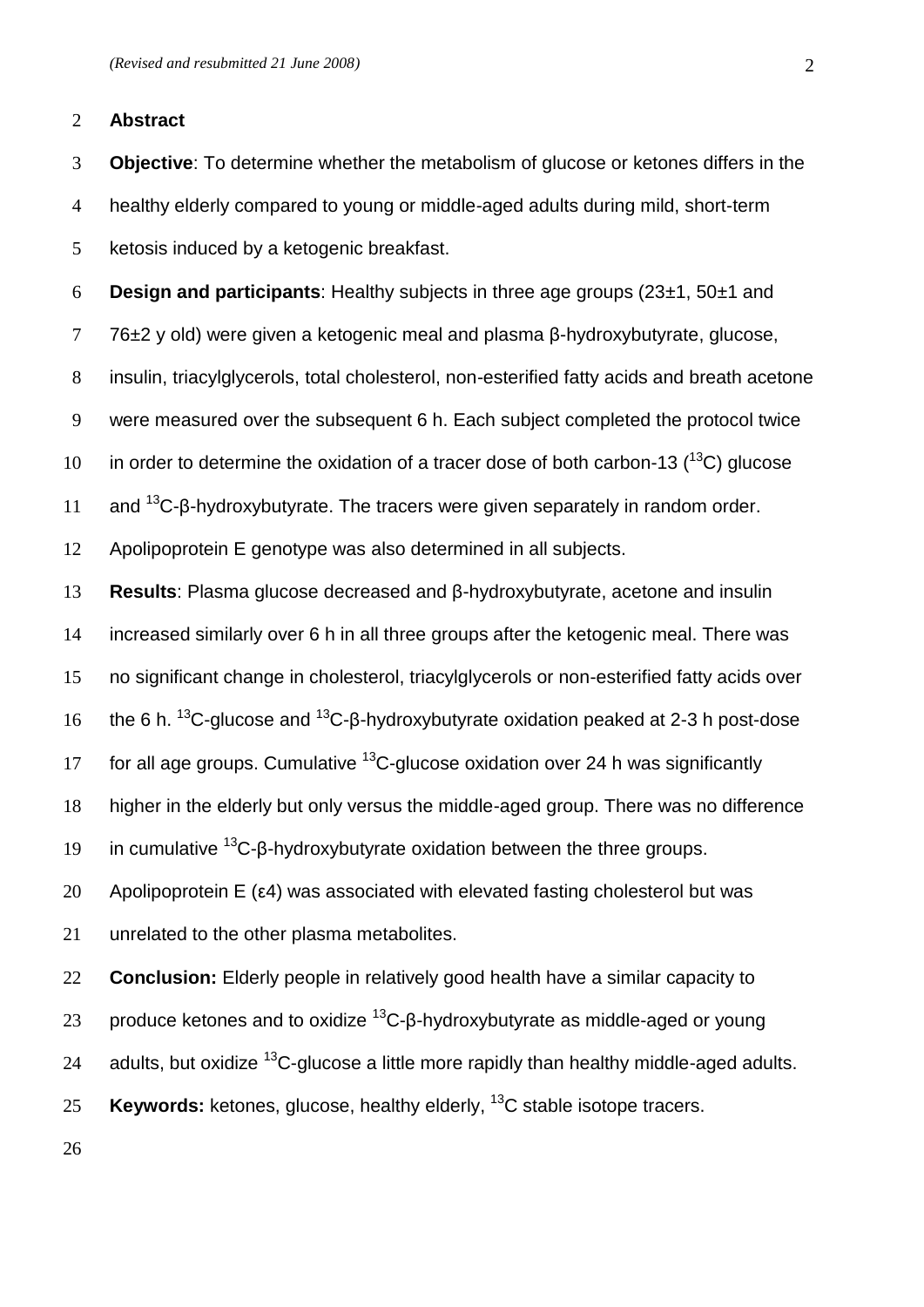#### **Introduction**

 In humans, glucose is the brain's primary energy substrate and ketone bodies (ketones) are it's primary replacement fuel during fasting or low carbohydrate intake (1). Ketones refers collectively to three molecules: acetoacetate (AcAc), β- hydroxybutyrate ( $\beta$ -OHB), and acetone (2). During ketogenesis, AcAc is formed first and is the only ketone metabolized by the tricarboxylic acid cycle as an energy 33 substrate. After being converted back to AcAc by  $\beta$ -OHB dehydrogenase,  $\beta$ -OHB can also serve as an energy substrate (3). Acetone is produced by decarboxylation of AcAc and is exhaled in the breath in proportion to plasma ketone concentrations (2). Impaired availability of energy substrates to the brain may be implicated in the progression towards Alzheimer's disease (4, 5). Raising blood ketones with a ketogenic meal shows preliminary potential to alleviate some features of the cognitive deficit in Alzheimer's disease (6). Given this potentially important clinical application, but the relative scarcity of information about how energy substrates are utilized during healthy aging, i.e. during aging minimally confounded by symptomatic degenerative disease, our primary objective was to evaluate glucose and ketone utilization in the healthy elderly compared to young and middle-aged adults. Insulin inhibits ketone production so to achieve short-term ketogenesis subjects were given a very low carbohydrate breakfast composed of medium chain triacylglycerol (MCT), heavy cream, protein powder and water. MCT efficiently induce mild to moderate ketosis in humans (7) because they are rapidly absorbed and pass directly via the hepatic portal venous circulation to the liver where they are  $\beta$ -oxidized with some of the resulting acetyl CoA being captured in ketones. MCT do not require a carnitine-dependent transport system to enter the inner mitochondrial space, and are thus more readily available for oxidation and at a lower energetic cost than long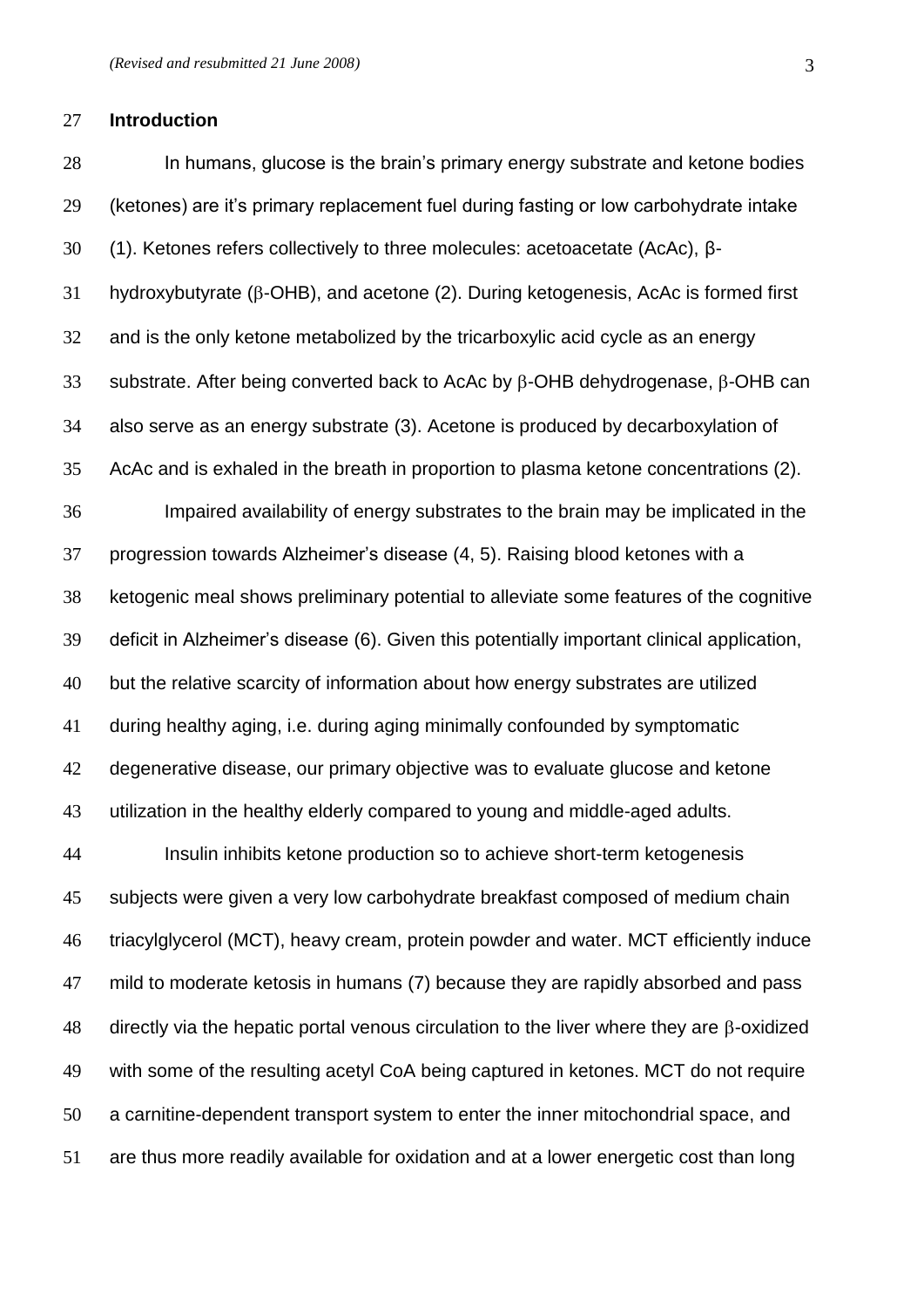- chain triacylglycerol (LCT) (8). Although the present study was not designed or
- powered for analysis of the effect of genotype, apolipoprotein E genotype of our
- subjects was determined since it affects both post-prandial fat metabolism (9) and
- risk of Alzheimer's disease (10, 11).
-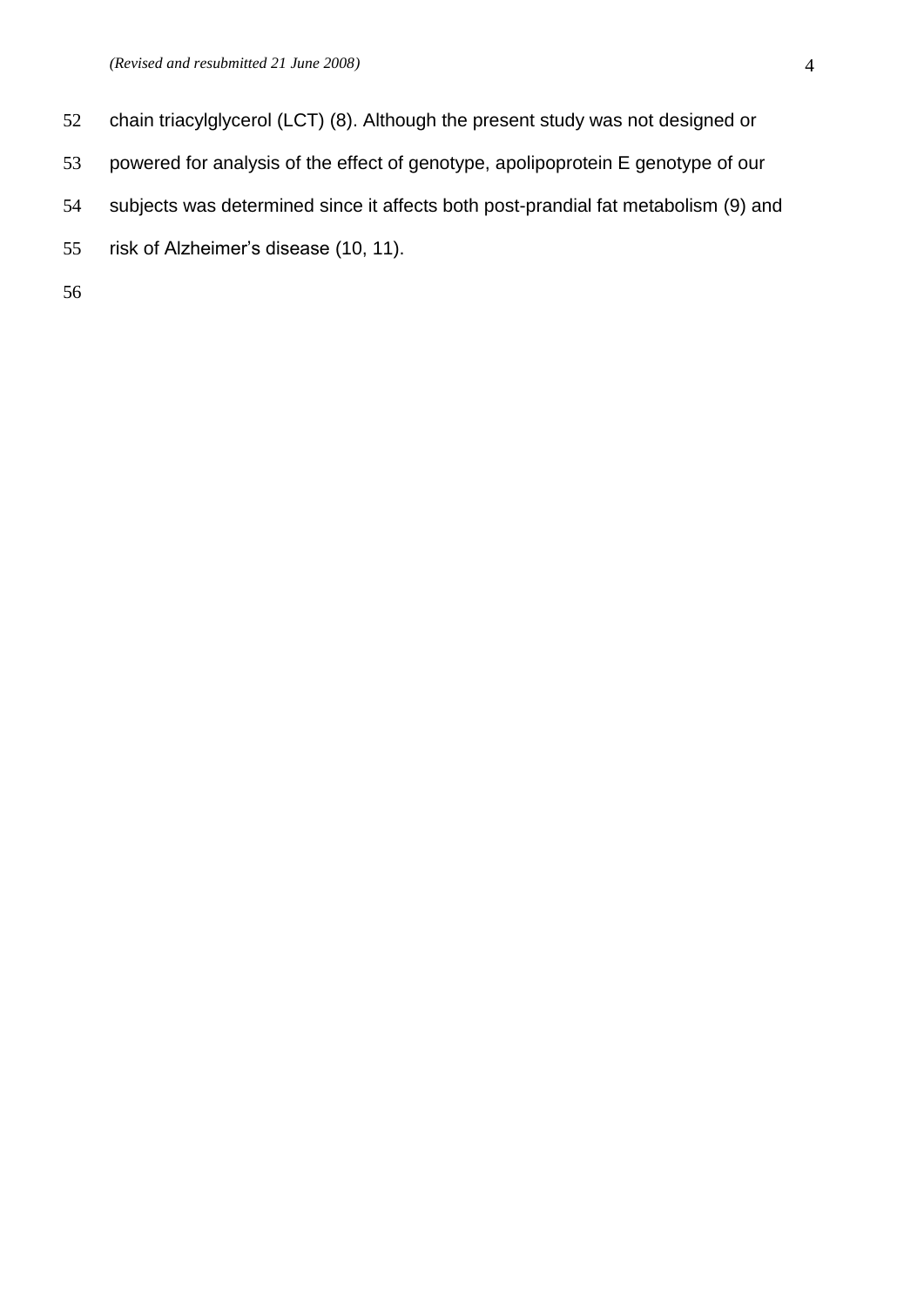#### **Materials and Methods**

 *Subjects:* Subjects were recruited in three age groups: 18-25 y old (young: Y), 40-55 y old (middle-aged: M), and 70-85 y old (elderly: E). This distribution maintained a minimum 15 y gap between age groups and also avoided the increasing impact of frailty beyond 85 y old (12). All subjects were non-smokers and determined to be in relatively good health by a medical evaluation and blood screening done after a 12 h 63 overnight fast. Fasting glucose and hemoglobin  $HbA_{1c}$  were used to rule out the presence of overt diabetes. A complete blood cell count was used for blood disorders; electrolyte profile, AST and ALT for renal and liver function; HDL and LDL cholesterol, triglycerides; albumin for nutritional status; C-reactive protein as a marker of inflammatory processes; and TSH for thyroid function. Anthropometric parameters such as height, weight, body mass index (BMI), and fasting plasma metabolites did not differ significantly between age groups (**Table 1)**. Approval for the study was obtained from the Research Ethics Committee of the Health and Social Services Center – Sherbrooke University Geriatrics Institute, which oversees all human research done at the Research Center on Aging.

 *Tracer protocol and sample collection:* Subjects arrived at 7:30 a.m. after having fasted overnight for 12 h. An intravenous forearm catheter was installed and baseline blood samples taken. The catheter was kept patent by flushing hourly with non- heparinized saline. The stable isotope tracer was then consumed ( $^{13}$ C-glucose or  $13^\circ$   $^{13}$ C- $\beta$ -OHB), followed immediately by the ketogenic breakfast drink, which was consumed within approximately 30 mins. After consuming the ketogenic breakfast, blood samples were taken hourly over 6 h using a 5 ml latex-free syringe (Becton 81 Dickinson, Franklin Lakes, NJ) and transferred immediately to a 5 mL  $K_2$ -EDTA-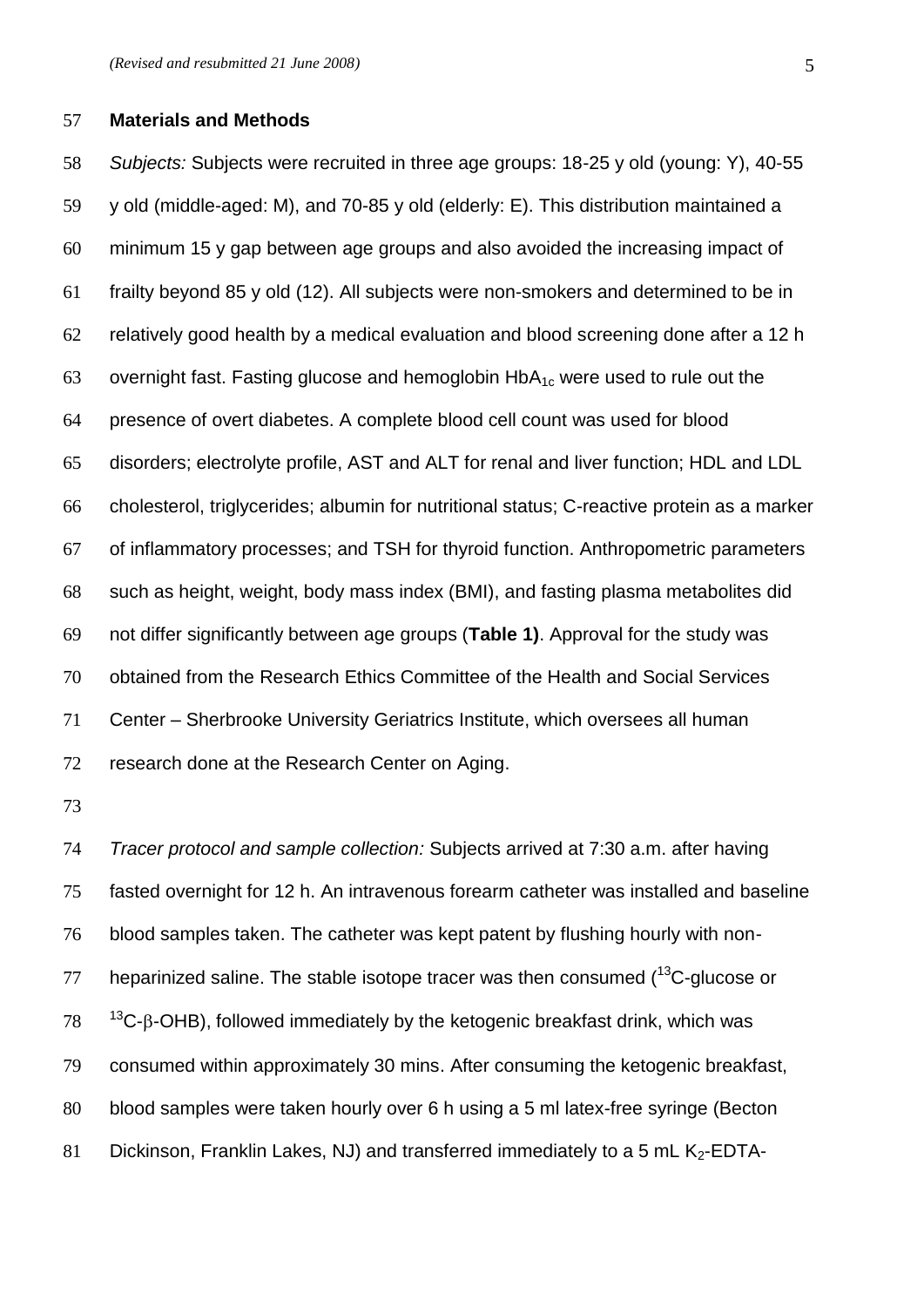82 coated tube (Becton Dickinson, Franklin Lakes, NJ). Tubes were stored on ice at 4°C until the conclusion of the study period at which point they were all centrifuged at 84 3500 rpm for 18 min at 4°C. The separated plasma was stored at -20°C until further analyzed. During the 6 h study period, water was available *ad libitum* and subjects were asked to remain in a resting position with short walks.

 Each subject participated in two identical metabolic study days, one to test  $13<sup>13</sup>$ C-glucose metabolism and the other to test <sup>13</sup>C-β-OHB metabolism. The tracers 89 were U-<sup>13</sup>C<sub>6</sub> D-glucose or 2,4-<sup>13</sup>C<sub>2</sub> sodium D-3-hydroxybutyrate (50 mg each; Cambridge Isotope Laboratories, Andover, MA) were consumed in 15 mL nanopure water and in randomized order. The two study days were separated by at least one 92 but not more than three weeks. Breath samples for  ${}^{13}CO_2$  and acetone analysis were collected in triplicate at baseline and every 30 min afterwards using a breath collection device (Easysampler, Quintron Instrument Company, Milwaukee, WI) and 10 mL evacuated glass tubes (Exetainer, Labco Ltd, Buckinghamshire, UK). The first ~150 mL of exhaled air is dead space (13), so to collect a true alveolar breath sample, the subjects exhaled for 3 sec before breath sample collection. For acetone analysis, 1 mL of breath was transferred from one of the three Exetainer tubes to a glass gas-tight syringe (Hamilton Company, Reno, NV).

 *Ketogenic breakfast drink:* The ketogenic breakfast drink consisted of a blend of MCT (Mead Johnson, Ottawa, ONT, CA), 35% heavy cream (Québon Ultra Crème, Longueuil, QC, CA), raspberry-flavored milk protein powder (Davisco Foods International, Inc., Eden Prairie, MN, courtesy of Agropur Cooperative, Granby, QC, CA) and water (**Table 2).** The fatty acid composition of the ketogenic breakfast is shown in **Table 3**. This ketogenic breakfast was designed to give a ratio of total fat to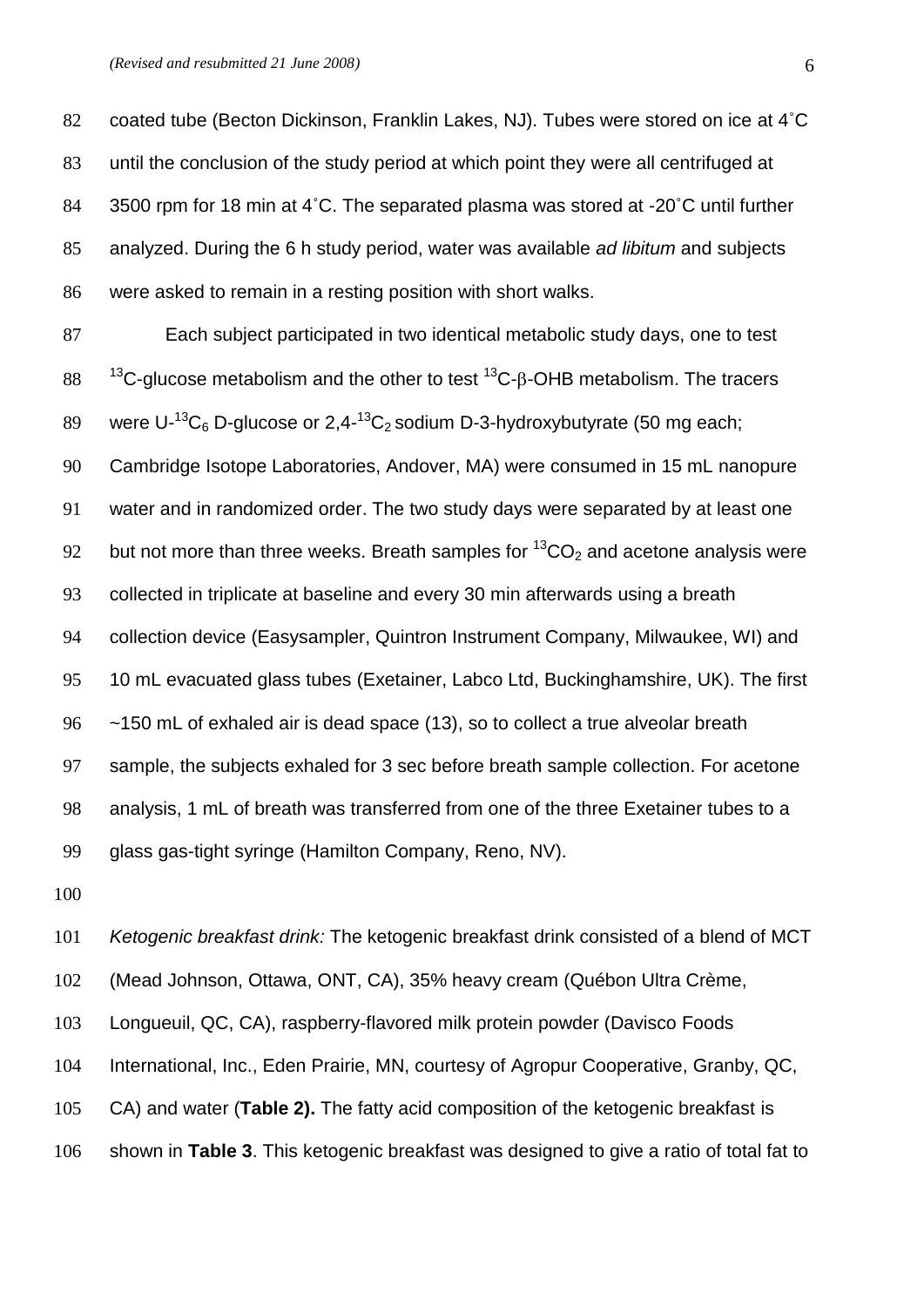protein plus carbohydrate of 4.5:1, which is sufficient to induce mild, short-term ketosis in young adults (2). The total carbohydrate content of the drink was limited to the carbohydrate already in the cream (3.2%). Total protein content was calculated to be 1/3 of the subject's daily protein requirement as determined by the Harris-Benedict equation and the Canada Food Guide (Health Canada, Ottawa, ON, CA). Total fat was then adjusted to be equivalent to 4.5 times the protein plus carbohydrate content. Subjects received an average of 1104 kCal, 90% of which was fat. In the breakfast drink, the amount of total fat (g), MCT (g), fat/body weight (g/kg), or fat/BMI 115  $(g/kg/m^2)$  did not differ significantly across the three study groups. *II7 Isotope ratio mass spectrometry:* Enrichment of  ${}^{13}$ C in breath CO<sub>2</sub> following the 118 ingestion of the  $^{13}$ C tracer was analyzed by isotope ratio mass spectrometry (Europa 119 20-20, Sercon Ltd, Crewe, Cheshire, UK) as previously described (14).  $5\%$  CO<sub>2</sub>/N<sub>2</sub> was the reference gas and He was the carrier gas (Praxair Canada Inc. Mississauga, 121 ON, Canada). Atom percent (AP) is the relative abundance of  $^{13}C$  in the sample calculated by the following equation: (1) 125  $13^{\circ}$ C data in delta notation ( $\delta$ ) is the ratio of  $13^{\circ}$ C to  $12^{\circ}$ C calibrated against the reference gas and the international standard, Peedee Belemnite (15). The percent dose recovered (PDR) of the tracer administered to the subjects was calculated as in equation (2), (2)  $AP =$  100  $1/[(\delta/1000+1)]^{13}C_{ref} + 1]$ 

  $PDR =$   $\frac{\text{APE} \times \text{VCO}_2}{\text{APE} \times \text{VCO}_2} \times 100\%$ mmol <sup>13</sup>C-tracer administered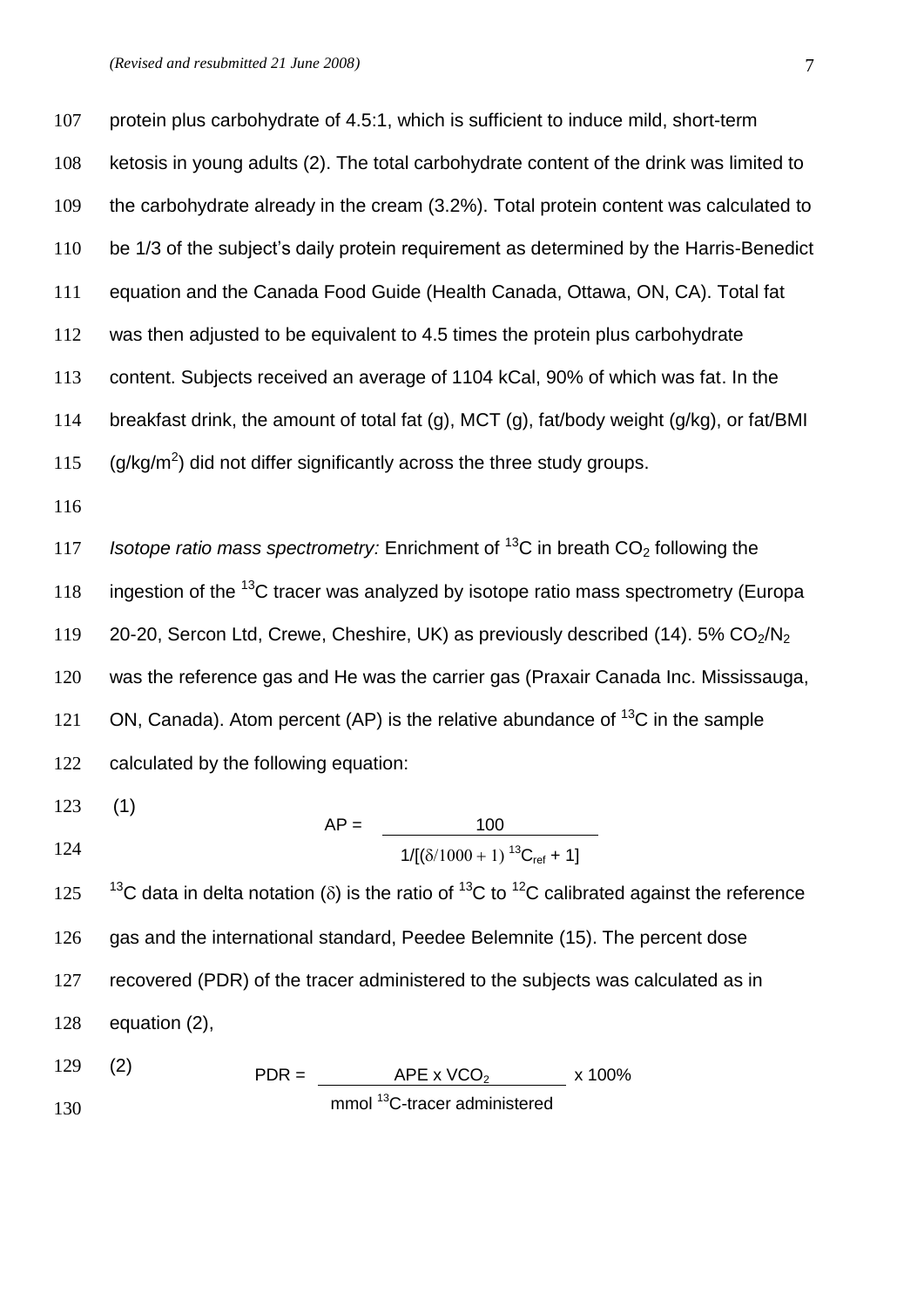In which atom percent excess (APE) is calculated using of the value obtained in 132 equation (1) for time t minus the value obtained at time 0. Taking into account the chemical purity, the isotopic enrichment of the tracer, and the natural abundance of  $<sup>13</sup>C$ , the quantity of <sup>13</sup>C excreted on breath (mmol) was calculated as shown in</sup> equation (3): (3) The chemical purity of both tracers was 98% and their isotopic purity was 99%. The CO2 production constant of 300 mmol/h was used as determined by Schofield (16) 140 and previously validated for healthy adults (17).  $V_{CO2}$  was then calculated by 141 multiplying the  $CO<sub>2</sub>$  production constant (300 mmol/h) by body surface area, calculated according to Gehan and George (18). *Gas chromatographic analysis of acetone:* Triplicate 0.3 ml samples of breath collected into gastight syringes were injected directly on to a capillary gas chromatograph equipped with a flame ionization detector (Agilent model 6890, Palo Alto, CA) and 30 m DB-WAX column (0.25 mm i.d.; Agilent J&W Scientific Santa Clara, CA). The temperature of the oven was set at 30°C and held for one minute 149 and then increased at a rate of 5°C/min to 60°C where it was held for 2 min. The carrier gas was He and the flow rate was 7 mL/min. The injector temperature was 150**°**C and the detector temperature was 250**°**C. Acetone peak areas were calibrated against an aqueous acetone standard. A 0.2 mL of the aqueous standard was then injected into the gas chromatograph. mmol <sup>13</sup>C= mg tracer x chemical purity x ([99%  $\#^{13}C$ ] + [1% total  $\# C$ ]) molecular weight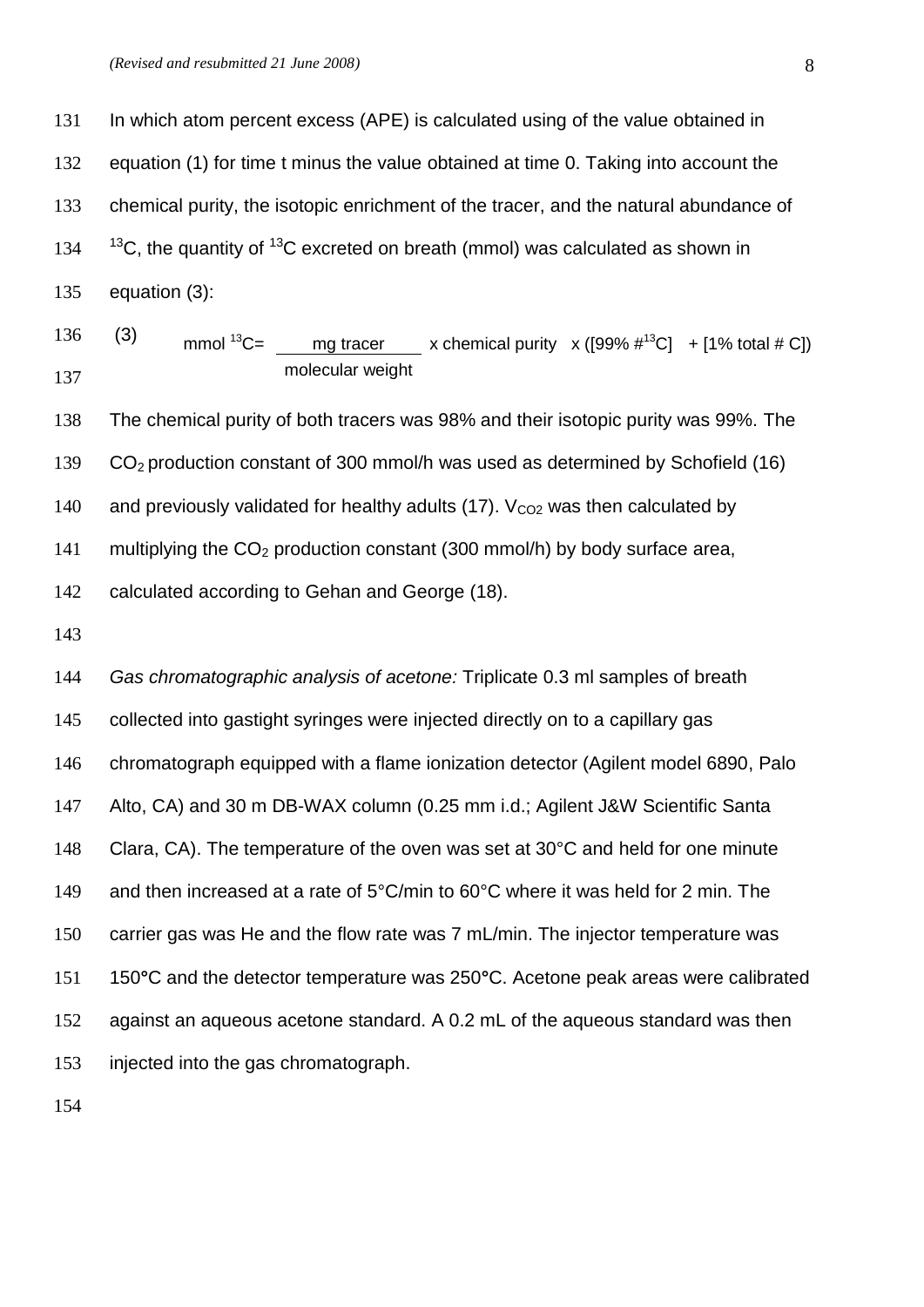155 Other analyses: Plasma glucose, β-OHB, cholesterol, triacylglycerols (TG), and non- esterified fatty acids (NEFA) were measured by colorimetric assay using an automated clinical chemistry analyzer (Dimension XPand Plus, Dade Behring Inc., Newark, DE) and commercially available reagent kits from the same company, 159 except for  $\beta$ -OHB (RX Daytona kit; Randox Laboratories Ltd., Antrim, UK), and NEFA (Wako Diagnostics, Richmond, VA). Insulin was analyzed by ELISA (Mercodia, Upssala, Sweden) and a microplate reader (model 3550, BioRad, Hercules, CA). ApoE genotype was analyzed at the McGill University Center for Studies in Aging (19). Fatty acid composition of the ketogenic breakfast, MCT, and cream was

 analyzed by extraction of the total lipids into 2:1 chloroform/methanol with 0.02% BHT, using triheptadecanoin as the internal standard (20). The total lipids were then saponified with 1 M methanolic KOH followed by derivitization of the fatty acids to 168 fatty acid methyl esters using  $14\%$  BF<sub>3</sub> methanol. Fatty acid methyl esters were analyzed using a gas chromatograph (Agilent model 6890) equipped with a 50 m BPX-70 fused capillary column (0.25 mm i.d. x 0.25 µm film thickness; J&W Scientific, Folsom, CA). Splitless injection and flame ionization detection were performed at 250**°**C. The oven temperature program was 50**°**C for 2 min, increasing to 170**°**C at a rate of 20**°**C/min, held for 15 min, increased to 210°C at a rate of 5°C/min and held there for 7 min. The inlet pressure of the carrier gas (He) was 233 kPa at 50**°**C. The identity of individual fatty acids was determined by comparing retention times with standard mixtures of fatty acids (NuChek 68A, 411, 455; NuChek Prep, Inc., Elysian, MN) and a custom mixture of saturated fatty acid standards.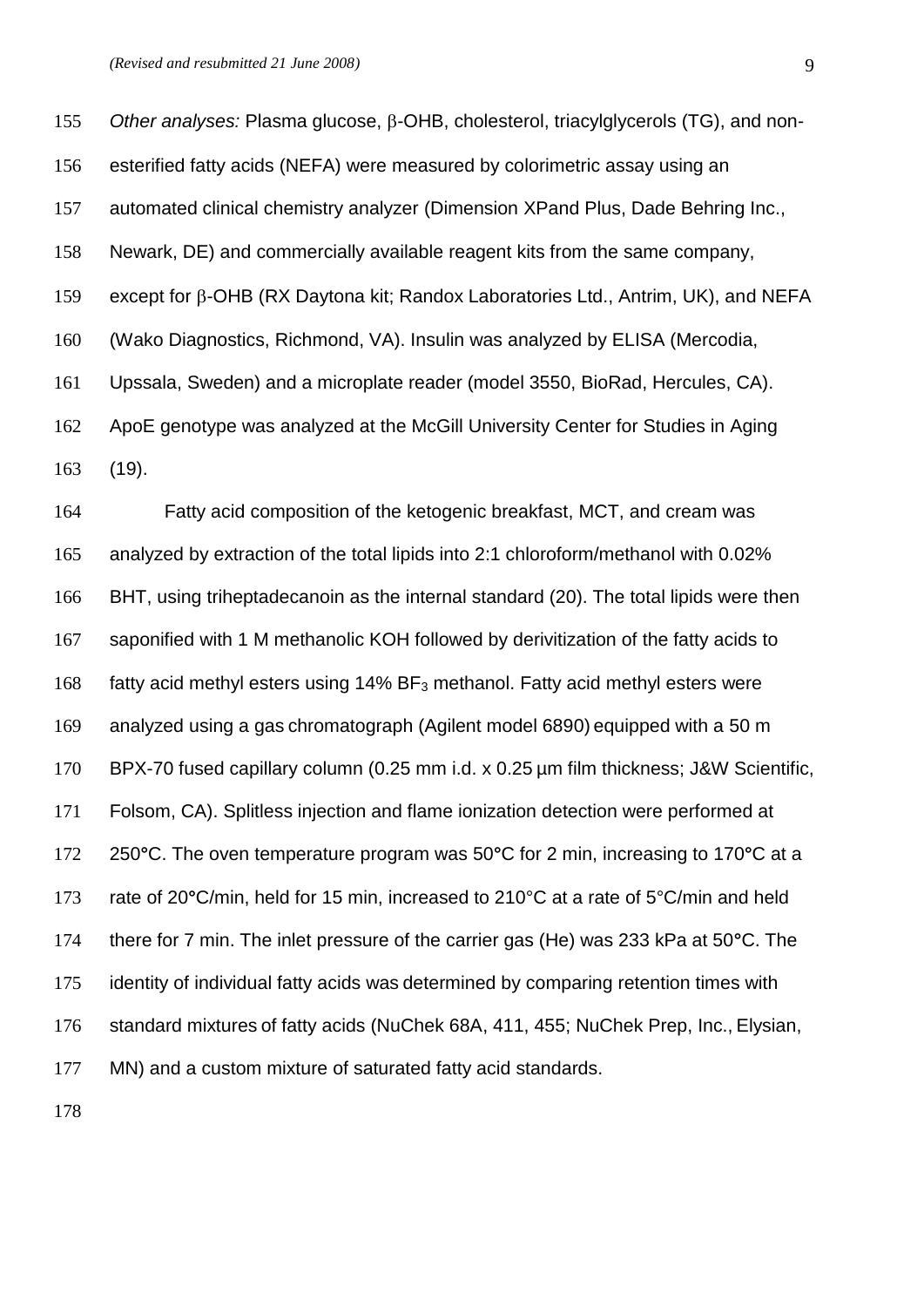*Statistical analysis:* Results are given as mean ± SEM. Comparisons during the 180 metabolic study period are shown from baseline (time 0 h;  $T_0$ ) up to 6 h later ( $T_6$ ), and 181 again 24 h later  $(T_{24})$  for tracer oxidation. To determine if tracer oxidation differed over time or between age groups, a repeated measures two-way ANOVA was performed followed by a Bonferroni *post-hoc* test to determine where significant differences existed. The Pearson test was used to test the significance of correlations between plasma and breath metabolites. Ketogenic breakfast composition was analyzed by one-way ANOVA. Statistical analysis of tracer oxidation data, differences in ketogenic meals composition and fatty acid profile between groups, and correlations were performed with Prism software (version 4.0, GraphPad Prism, San Diego, CA). An independent variables ANOVA test for time and age was performed to determine if 190 any of the plasma metabolites differed between age groups or by ApoE  $\varepsilon$ 4 genotype. Statistical analysis of plasma metabolites was performed with SPSS software 192 (version 12.0, SPSS Inc, Chicago, IL). Significance was set at  $p\leq 0.05$ .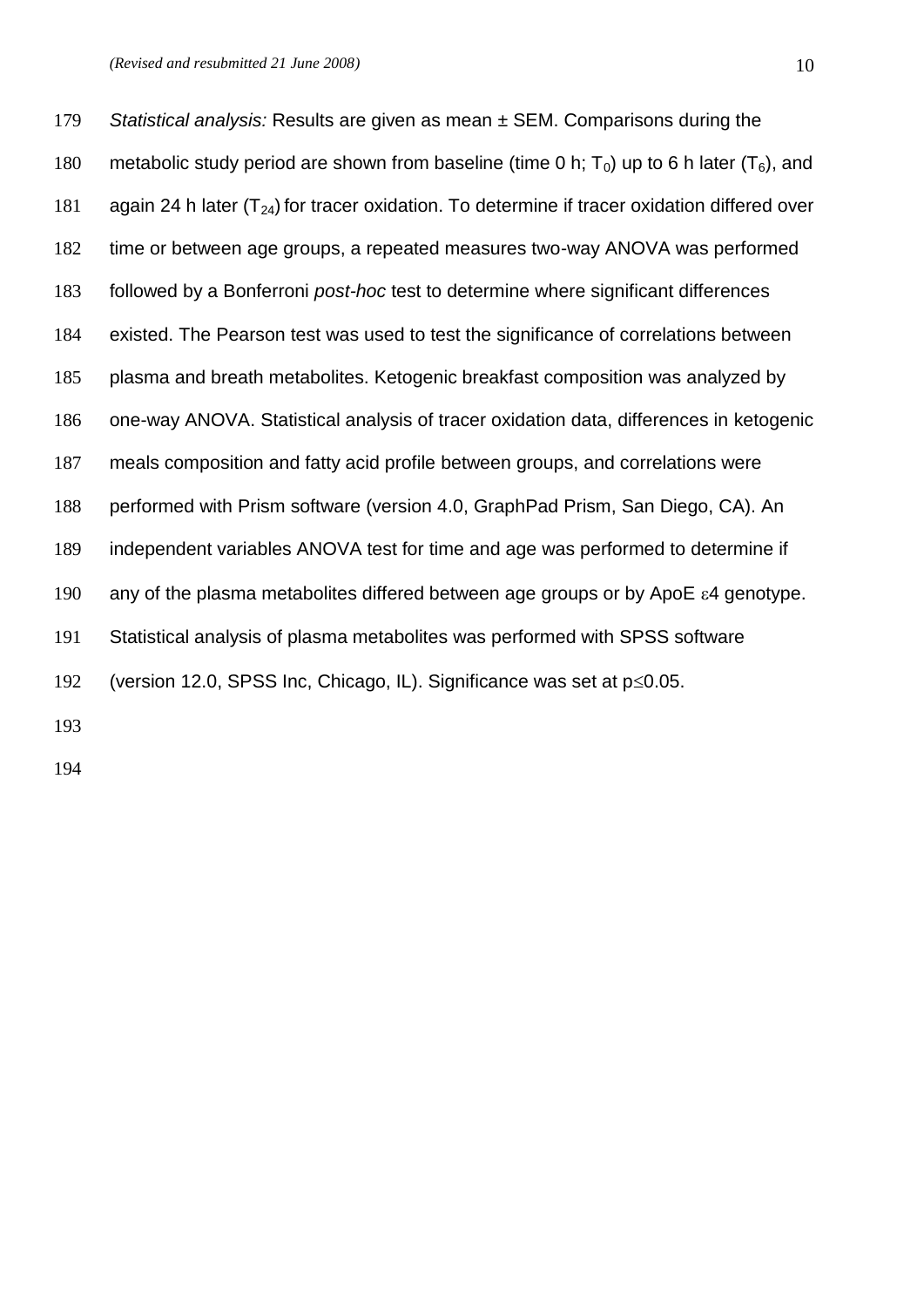#### 195 **Results**

196 *Plasma and breath metabolites:* From baseline  $(T_0)$  to 6 h after taking the ketogenic 197 breakfast drink and tracer  $(T_6)$ , plasma glucose was mostly stable in all three groups 198 but between  $T_3$  and  $T_6$ , glucose was 12% higher in the E compared to the Y group 199 (p< 0.05; **Figure 1**). In all three groups, plasma insulin peaked at 90-105 pmol/L at T<sup>1</sup> 200 to  $T_2$ . Except at  $T_2$  in the M group, the M and E groups had a similar post-prandial 201 insulin response to the Y group. Between  $T_0$  and  $T_6$  and in all three groups, plasma  $\beta$ -202 OHB rose from  $\sim$  0.1 to  $\sim$  1.3 mmol/L and breath acetone rose from  $\sim$  13 to  $\sim$  87 nmol/L 203 (Figure 1). Breath acetone was higher at  $T_6$  in the M and E groups versus the Y 204 group. For all subjects, there was a significant positive correlation between plasma  $\beta$ -205 OHB and breath acetone at  $T_0$  and  $T_6$  (**Figure 2**).

206

207 <sup>13</sup>C Tracer oxidation: In all subjects and with both tracers, <sup>13</sup>CO<sub>2</sub> excretion on breath 208 peaked at 2-4 h post-dose and returned close to baseline within 24 h of tracer 209 administration. In all three age groups,  $^{13}$ C-glucose oxidation peaked at 6.4 to 7.4 % 210 dose/h between T<sub>2.5</sub> and T<sub>3</sub> (Figure 3). At T<sub>4.5</sub>, T<sub>5</sub> and T<sub>6</sub>, <sup>13</sup>C glucose oxidation was 211 significantly higher in the E compared to the M group. Cumulative  $^{13}$ C glucose 212 oxidation 24 h after dosing was 72%, 62%, and 77% of dose for Y, M and E subjects, 213 respectively (**Figure 3**). From  $T_5$  to  $T_{24}$ , cumulative oxidation of <sup>13</sup>C glucose was 214 significantly higher in the E versus M group (P<0.05), but not compared to the Y 215 aroup. In all three groups,  $^{13}$ C B-OHB oxidation peaked at ~7.5 % dose/h at T<sub>2</sub>. 216 Cumulative 24 h <sup>13</sup>C  $\beta$ -OHB oxidation was 65%, 74%, and 77% of the dose 217 administered in Y, M and E subjects, respectively, with no significant differences 218 between groups (**Figure 3**).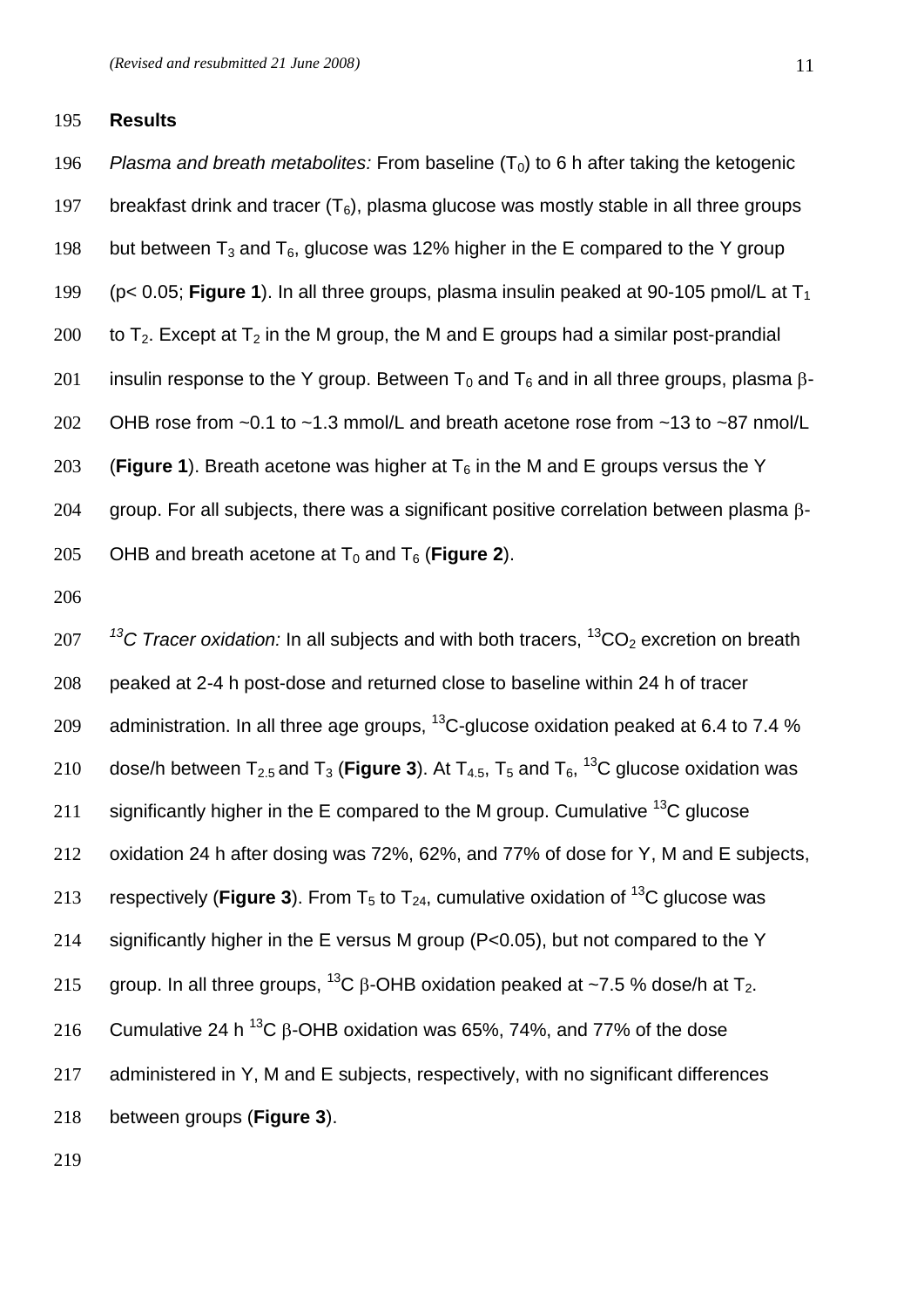| 220 | Other measurements: There was no significant effect of the ketogenic breakfast on                     |
|-----|-------------------------------------------------------------------------------------------------------|
| 221 | plasma TG, NEFA, or total cholesterol over the 6 h study period (Figure 4). However,                  |
| 222 | from $T_3$ to $T_6$ , plasma TG and total cholesterol were significantly elevated in the E            |
| 223 | group compared to the Y group.                                                                        |
| 224 | Genotype distribution could only be determined for 27 of the 31 subjects                              |
| 225 | <b>(Table 4).</b> For statistical comparisons, genotypes were grouped according to                    |
| 226 | presence or not of the ApoE $\epsilon$ 4 allele. As expected, $\epsilon$ 4 carriers had significantly |
|     |                                                                                                       |

- elevated plasma cholesterol, but had no significant differences in other metabolites
- (data not shown).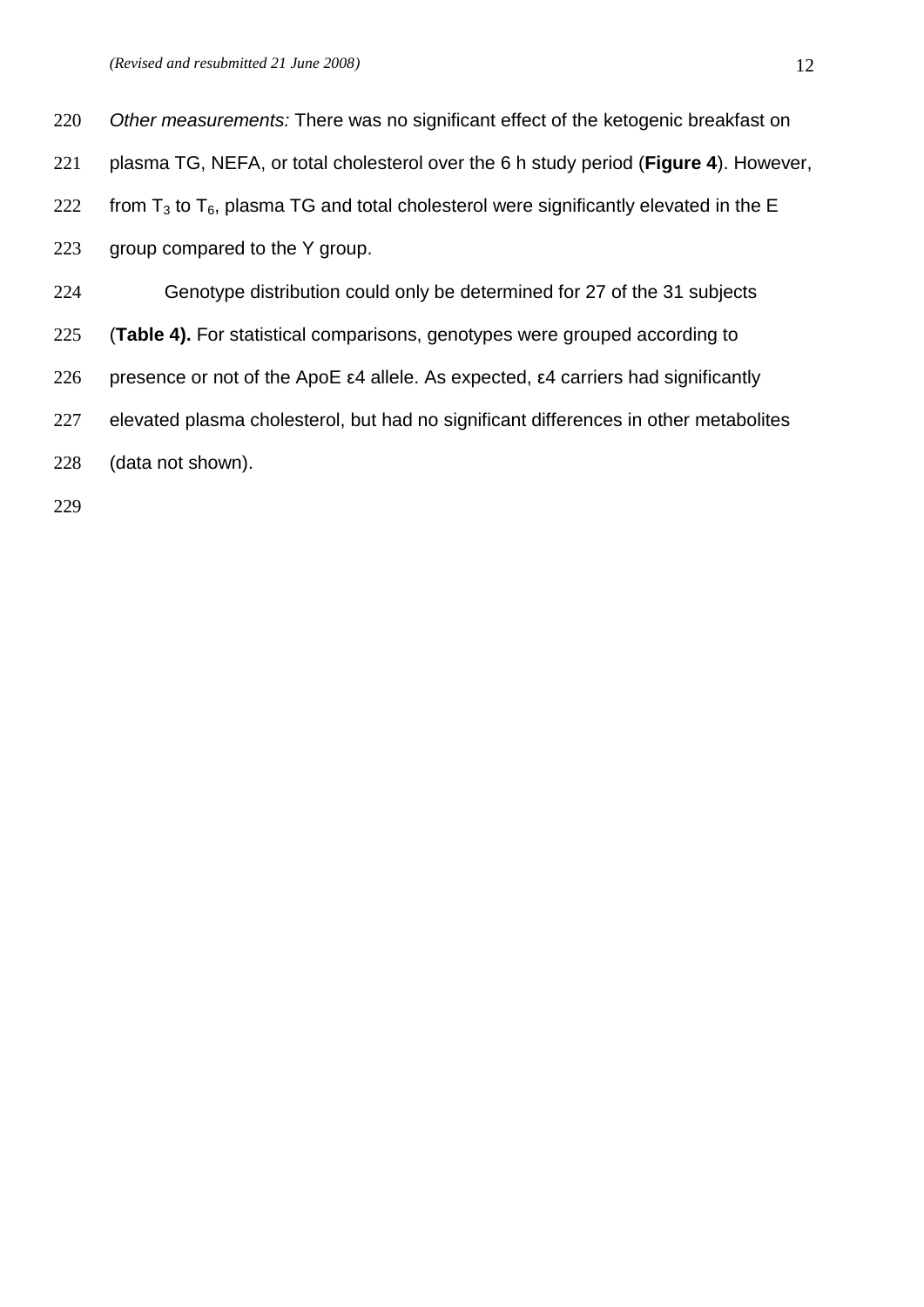#### **Discussion**

 Overall, we found that for 6 h after consuming a ketogenic breakfast drink, elderly, middle-aged and young adults in good health had a comparable changes in plasma β-OHB and breath acetone. To our knowledge, previously published studies of ketone levels in the elderly have not reported their production after a ketogenic meal. For instance, higher plasma β-OHB was reported for the elderly, but only after an 18 h fast (21). Our study confirms the previously reported short term ketogenic effect of a very low carbohydrate breakfast (2), and shows that the healthy elderly achieve a level of ketosis (plasma β-OHB and breath acetone) and 24 h oxidation of β-OHB that is equivalent to or slightly above what is observed in healthy young and middle-aged subjects. In the absence of differences in plasma β-OHB or β-OHB oxidation, whether the doubling of breath acetone at the end of the 6 h metabolic 242 study day is physiologically meaningful remains to be determined.

 Our elderly group had statistically significant but very modest differences in glucose metabolism compared to the middle-aged our young adults. Although fasting glucose was not statistically different between the three groups, plasma glucose (but not insulin) was statistically higher in the elderly towards the end of the metabolic study period. Cumulative glucose oxidation over 24 h was 24% higher in the elderly but only versus the middle-aged group; the glucose oxidation did not differ significantly between the elderly and young groups. Without further experimentation, these data are difficult to interpret because although higher plasma glucose could be due to various mechanisms related to emerging insulin resistance, one would not expect a concomitant rise in glucose oxidation (Figure 3) if, in fact, glucose metabolism was impaired.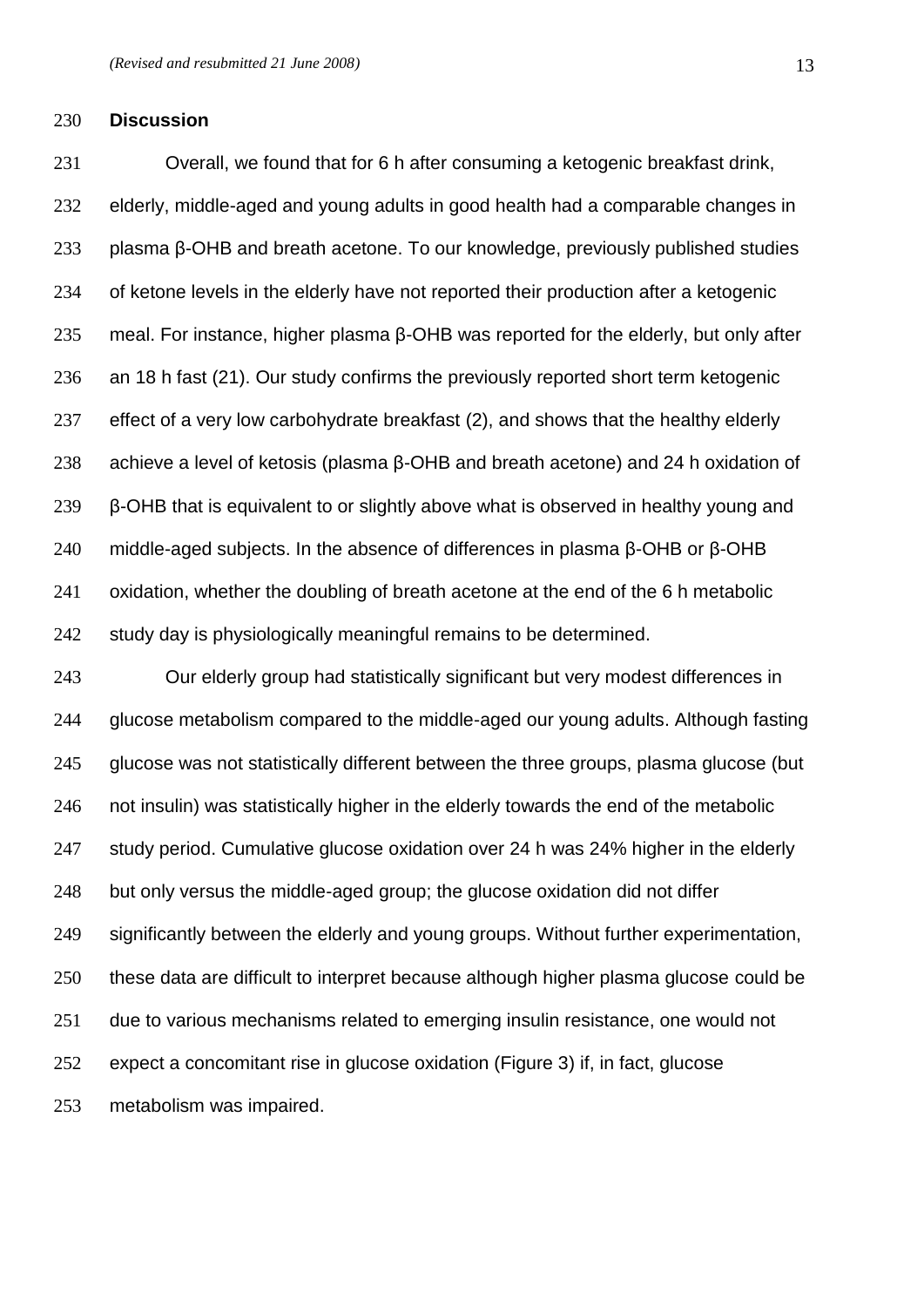Statistically significant differences between age groups in cholesterol and TG also emerged 3-6 h after taking the breakfast meal. Issa et al. have also reported somewhat slower TG clearance after consuming a meal containing 40 g of fat (22). Several studies have suggested that slower post-prandial clearance of an oral fat load may contribute to aging-associated pathology such as coronary heart disease (23, 24) and may be influenced by declining insulin sensitivity (25-27). Post- prandially, the plasma cholesterol response of both the M and the E groups was elevated compared to the Y group. This could be attributed to the presence of four 262 subjects in the M group who were ApoE  $\varepsilon$ 4 carriers, as this polymorphism is known to elevate cholesterol levels (28). In fact, when the ε4 carriers were removed, cholesterol data for the M group fell between the Y and E groups (data not shown). Although baseline plasma TG was non-significantly higher in the elderly, none 266 of the subjects showed a significant post-prandial TG response between  $T_0 - T_6$ . Given that the ketogenic breakfast contained approximately 50% LCT (**Table 3**), a post-prandial increase in plasma TG would have been anticipated. Seaton et al. found that in comparison with LCT, there was no significant change in plasma TG and even a slight decrease during the first hour after a single dose of 48 g of MCT (29). Hill et al. observed an increase in fasting TG but no change over 6 h after giving a single dose of MCT following a 6 day diet in which MCT represented 40% of daily energy requirements (30). MCT are clearly absorbed differently from LCT but, in our 274 study, it is still not clear whether MCT or the low carbohydrate content of the meal could have suppressed the plasma TG response to the LCT in the cream. By design, the ketogenic breakfast given to our subjects was not strictly isoenergetic across groups. Rather, using the Harris-Benedict equation, the energy content of the ketogenic breakfast was calculated in terms of percentage of basal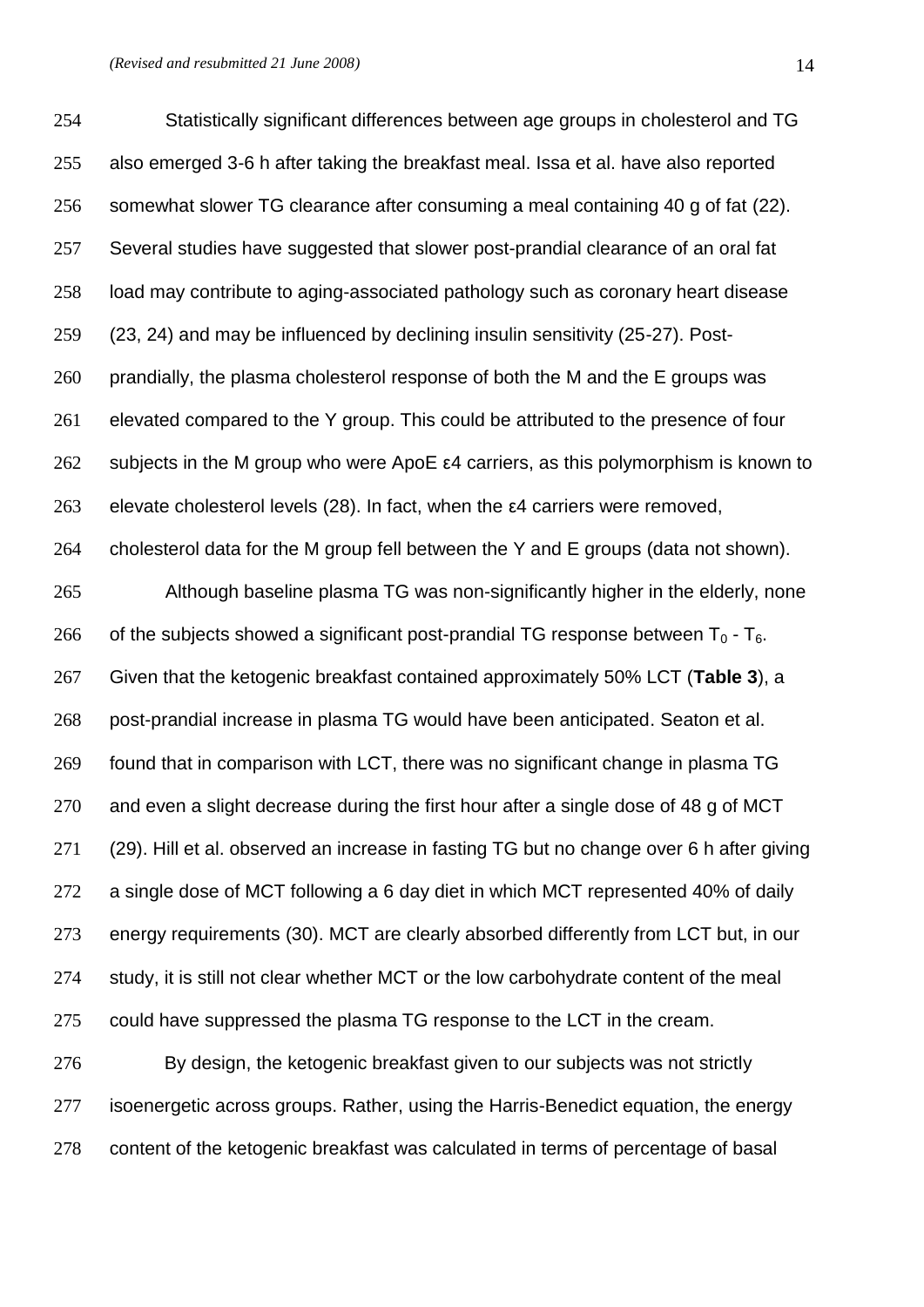energy needs, which takes into account several parameters including gender, age, and anthropometric parameters. Other methods to match meals across groups with different anthropometry include normalizing to only one parameter such as fat in the meal to body weight, BMI, or hip-to-waist ratio. Recent studies suggest a stronger relation of parameters such as insulin resistance to body fat mass rather than to age itself (31, 32). As such, determining % body fat distribution might have helped us more accurately compare subjects. Regardless, neither the calculated values for 286 basal energy expenditure nor the total fat content  $(q)$ , MCT content  $(q)$ , fat 287 content/body weight (g/kg), or fat content/BMI (g/kg/m<sup>2</sup>) differed significantly between 288 the three age groups (P>0.05). Our main objective was to assess the short-term ketone response to a ketogenic breakfast during healthy aging and we conclude that the ability to produce ketones appears to be fully functional during healthy aging. Hence, these results support emerging strategies aiming to use physiological levels of ketones to correct or bypass deteriorating brain glucose uptake in the elderly.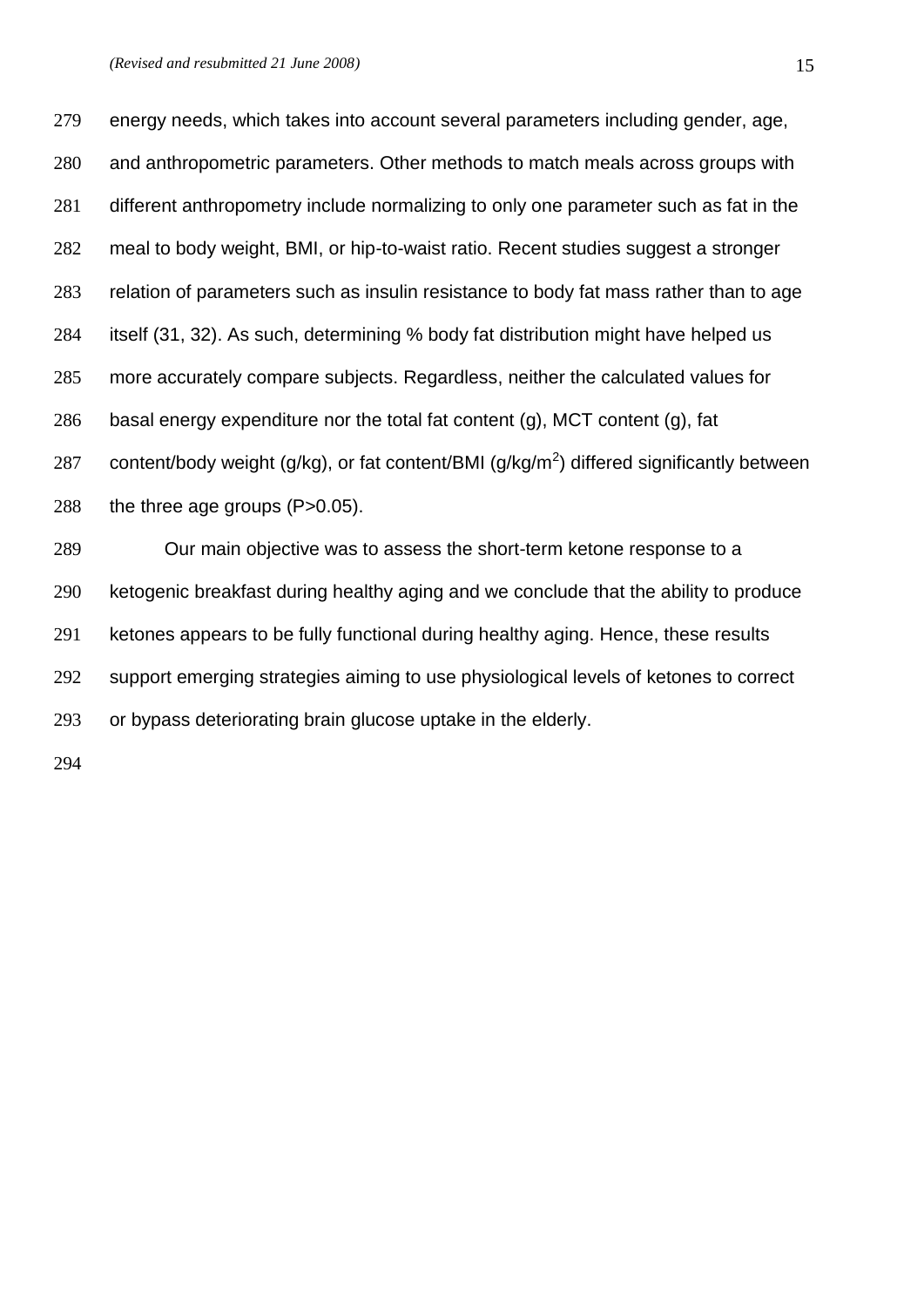## **Acknowledgements**

 Funding for this project was provided by the Natural Science and Engineering Research Council of Canada, Canadian Foundation for Innovation, Canada Research Chairs Secretariat (SCC), Université de Sherbrooke, the Department of Medicine, Université de Sherbrooke for a post-doctoral fellowship to MP, and the Research Center on Aging. The author would like to thank Mélanie Fortier, Julie Desgagné, Doris Dea, and Mary Ann Ryan for their excellent technical assistance.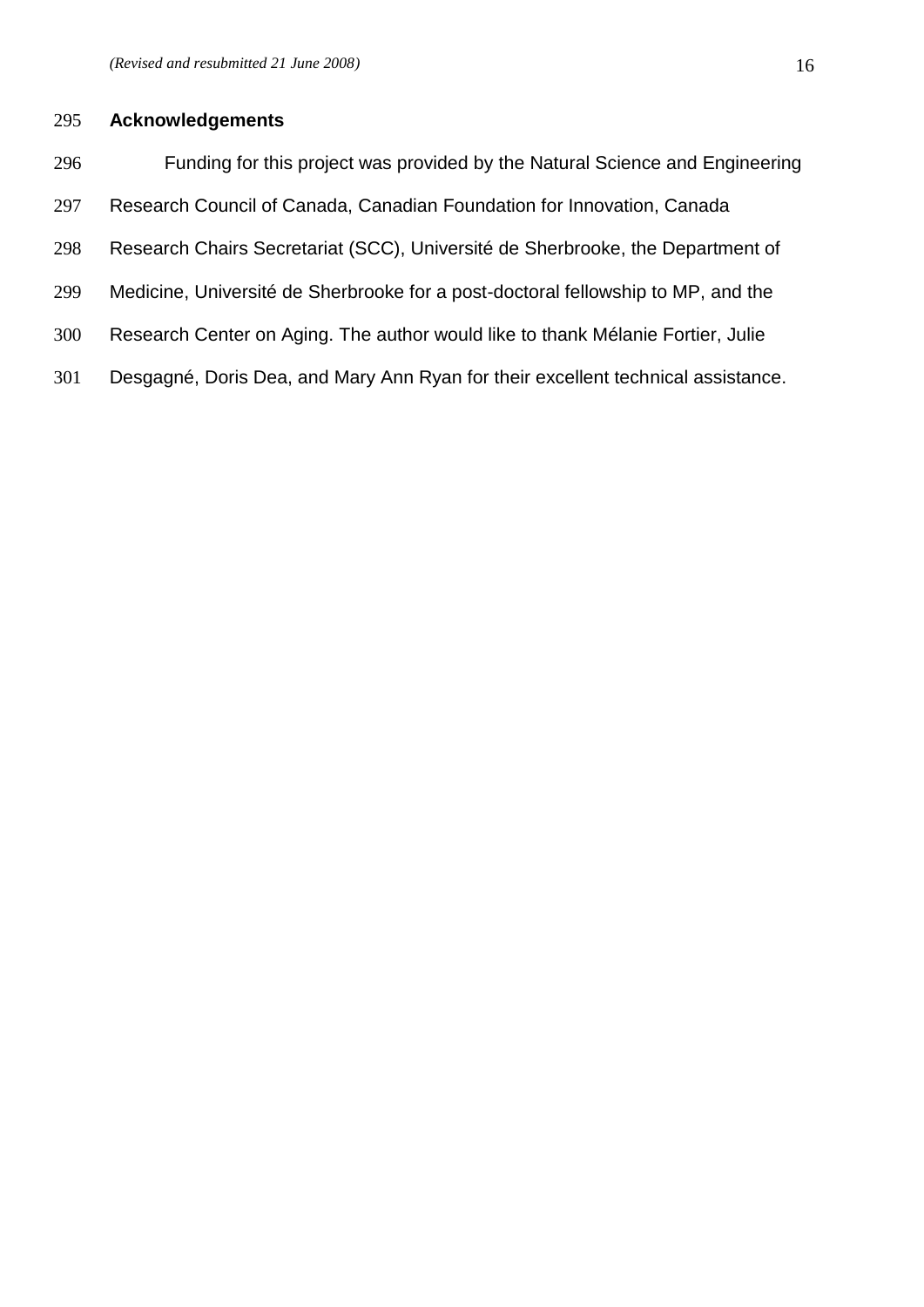## **Table 1**

Anthropometric characteristics and fasting plasma constituents.

|                                     | Young           | Middle-aged     | Elderly         |
|-------------------------------------|-----------------|-----------------|-----------------|
|                                     | $(n = 11)$      | $(n = 12)$      | $(n = 9)$       |
| Anthropometry:                      |                 |                 |                 |
| Age $(y)$                           | $23 \pm 1$      | $50 \pm 1$      | $76 \pm 2$      |
| Height (m)                          | $1.74 \pm 0.03$ | $1.65 \pm 0.03$ | $1.67 \pm 0.08$ |
| Weight (kg)                         | $77.4 \pm 4.9$  | $74.2 \pm 4.6$  | $72.3 \pm 3.7$  |
| BMI $(kg/m2)$                       | $25.3 \pm 1.1$  | $27.2 \pm 1.6$  | $25.7 \pm 1.3$  |
| Fasting plasma measures:            |                 |                 |                 |
| $\beta$ -Hydroxybutyrate (mmol/L)   | $0.07 \pm 0.10$ | $0.09 \pm 0.13$ | $0.07 \pm 0.04$ |
| Glucose (mmol/L)                    | $5.4 \pm 0.6$   | $5.3 \pm 0.4$   | $5.7 \pm 0.7$   |
| Insulin (mUI/L)                     | $6.8 \pm 4.4$   | $4.5 \pm 3.9$   | $4.0 \pm 2.6$   |
| Triacylglycerol (mmol/L)            | $0.9 \pm 0.3$   | $1.1 \pm 0.5$   | $1.5 \pm 0.5$   |
| Non-esterified fatty acids (mmol/L) | $0.6 \pm 0.3$   | $0.5 \pm 0.1$   | $0.6 \pm 0.2$   |
| Cholesterol (mmol/L)                | $4.2 \pm 0.4$   | $5.3 \pm 1.1$   | $5.3 \pm 0.7$   |
|                                     |                 |                 |                 |

Mean ± SEM. No significant difference in any parameter except age (P<0.0001).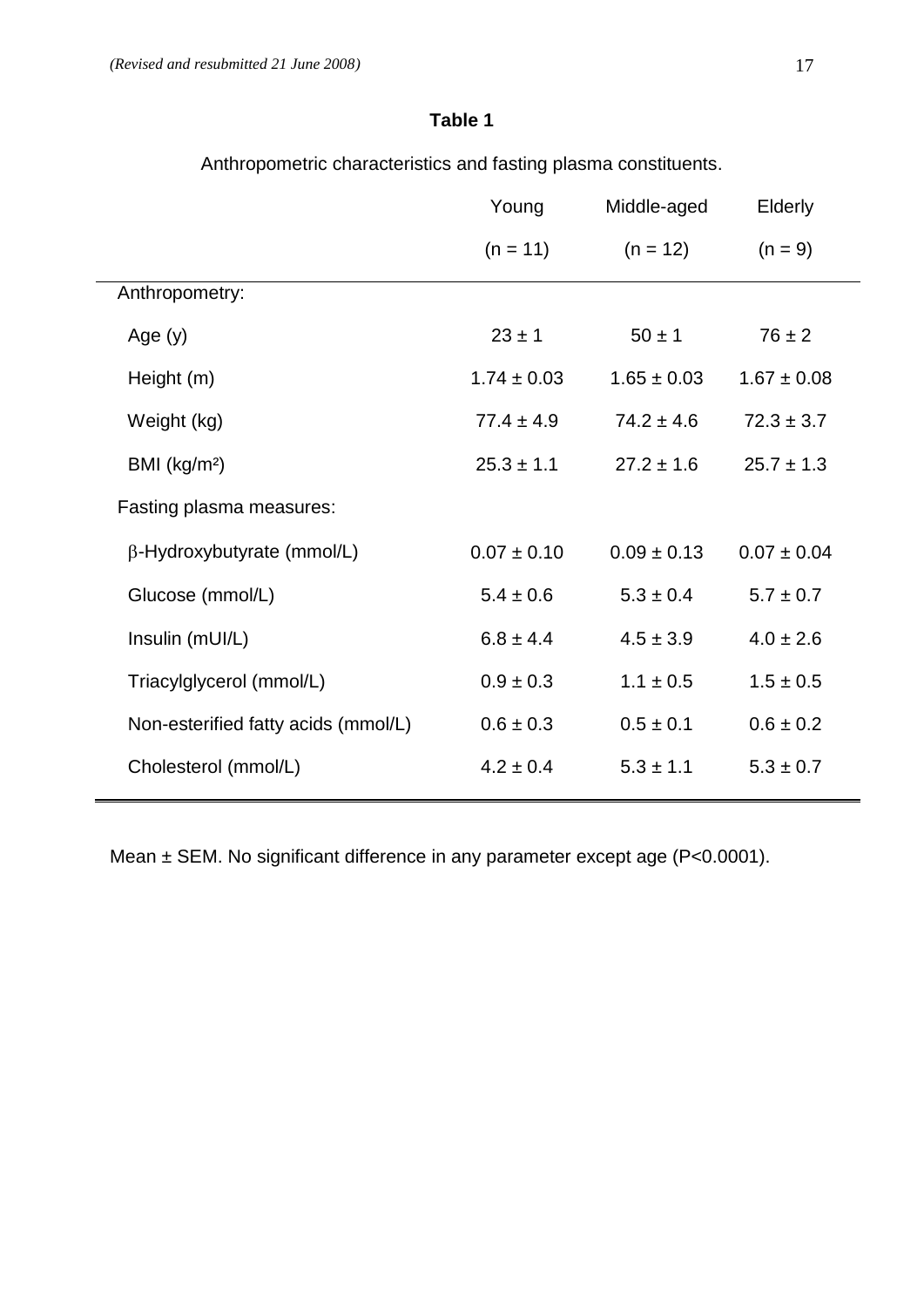## **Table 2**

Ketogenic breakfast meal composition<sup>1</sup>

|                              | (g)         | (%) |  |
|------------------------------|-------------|-----|--|
| Components:                  |             |     |  |
| protein powder               | $25 \pm 1$  | 10  |  |
| cream                        | $100 \pm 0$ | 41  |  |
| medium chain triacylglycerol | $71 \pm 4$  | 29  |  |
| water                        | $46 \pm 2$  | 20  |  |
| Macronutrients:              |             |     |  |
| protein                      | $25 \pm 1$  | 18  |  |
| carbohydrate                 | $3 \pm 0$   | 2   |  |
| fat                          | $110 \pm 4$ | 80  |  |
|                              |             |     |  |

 $1$  Calculated to give a ratio of 4.5:1 parts fat to protein plus carbohydrates based on 1/3 of the subject's daily protein requirements according to basal energy expenditure. Meal components and macronutrients are given as mean  $\pm$  SEM (n = 32). Meal content did not differ significantly between age groups.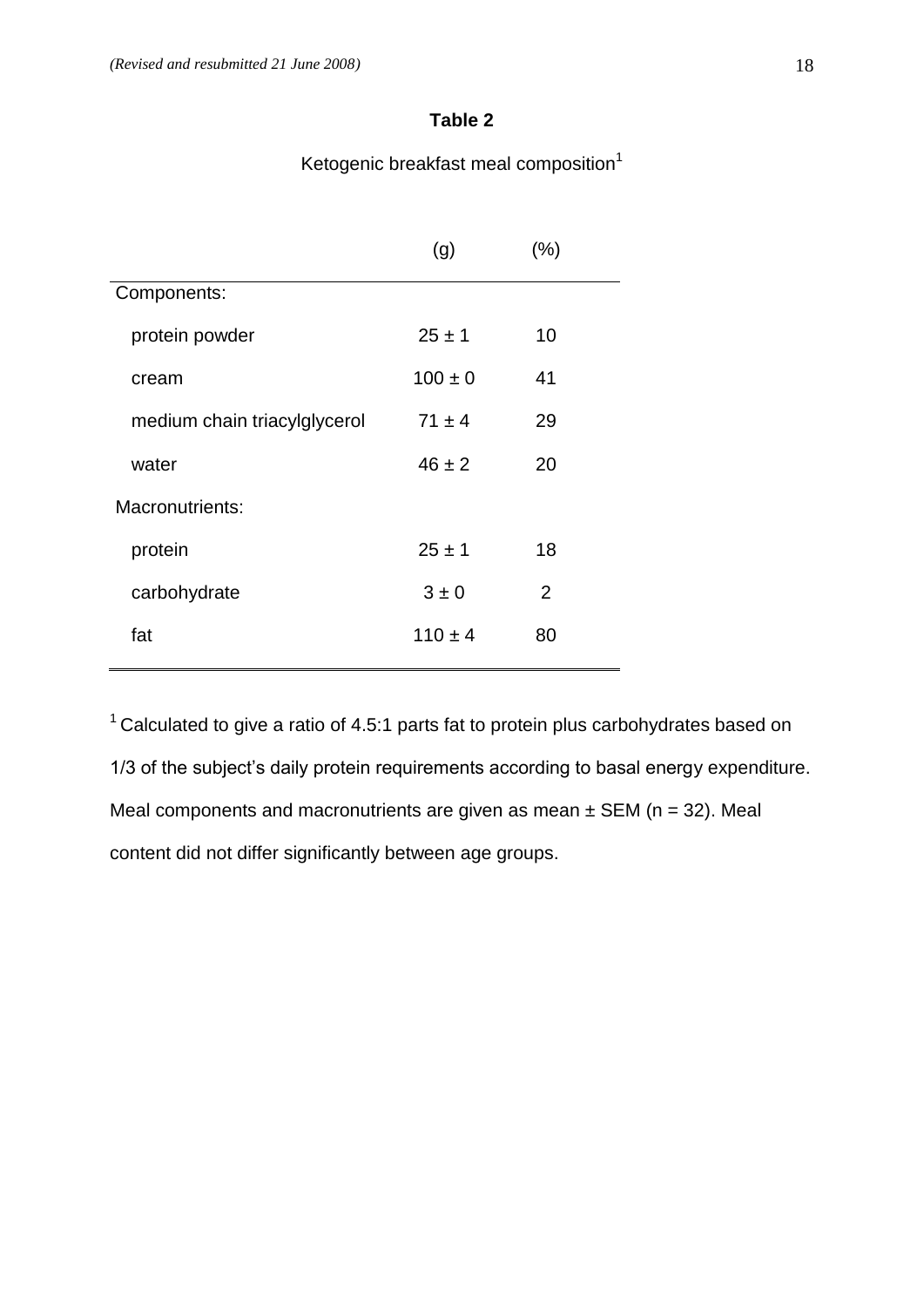## **Table 3**

Fatty acid composition (%) of the ketogenic breakfast and its fat components<sup>1</sup>

|                              | <b>Breakfast</b> | <b>MCT</b>     |                | Cream |  |
|------------------------------|------------------|----------------|----------------|-------|--|
|                              | $n = 32$         | $n = 3$        | $n = 3$        |       |  |
| 8:0                          | $14.4 \pm 1.5$   | $39.8 \pm 0.4$ | N/D            |       |  |
| 10:0                         | $31.3 \pm 0.8$   | $58.6 \pm 0.3$ | $5.9 \pm 0.1$  |       |  |
| 12:0                         | $4.0 \pm 0.1$    | $1.6 \pm 0.1$  | $8.9 \pm 0.1$  |       |  |
| 14:0                         | $9.8 \pm 0.4$    | N/D            | $21.9 \pm 0.2$ |       |  |
| 16:0                         | $20.4 \pm 0.7$   | N/D            | $31.9 \pm 0.1$ |       |  |
| 18:0                         | $4.9 \pm 0.3$    | N/D            | $6.5 \pm 0.2$  |       |  |
| <b>Total Saturates</b>       | $84.7 \pm 1.3$   | $100.0 \pm 0$  | $75.0 \pm 0.2$ |       |  |
| $14:1n-5$                    | $1.3 \pm 0.6$    | N/D            | $2.3 \pm 0.0$  |       |  |
| $16:1n-7$                    | $1.0 \pm 0.1$    | N/D            | $2.4 \pm 0.1$  |       |  |
| $18:1n-9$                    | $11.0 \pm 0.6$   | N/D            | $18.1 \pm 0.2$ |       |  |
| <b>Total Monounsaturates</b> | $14.0 \pm 0.6$   | N/D            | $22.8 \pm 0.2$ |       |  |
| 18:2n-6                      | $1.1 \pm 0.2$    | N/D            | $2.3 \pm 0.1$  |       |  |
| <b>Total Polyunsaturates</b> | $1.1 \pm 0.2$    | N/D            | $2.3 \pm 0.1$  |       |  |
|                              |                  |                |                |       |  |

 $1$  Meal composition, given as mean  $\pm$  SEM. Meal energy content did not differ significantly between age groups. N/D = not detected.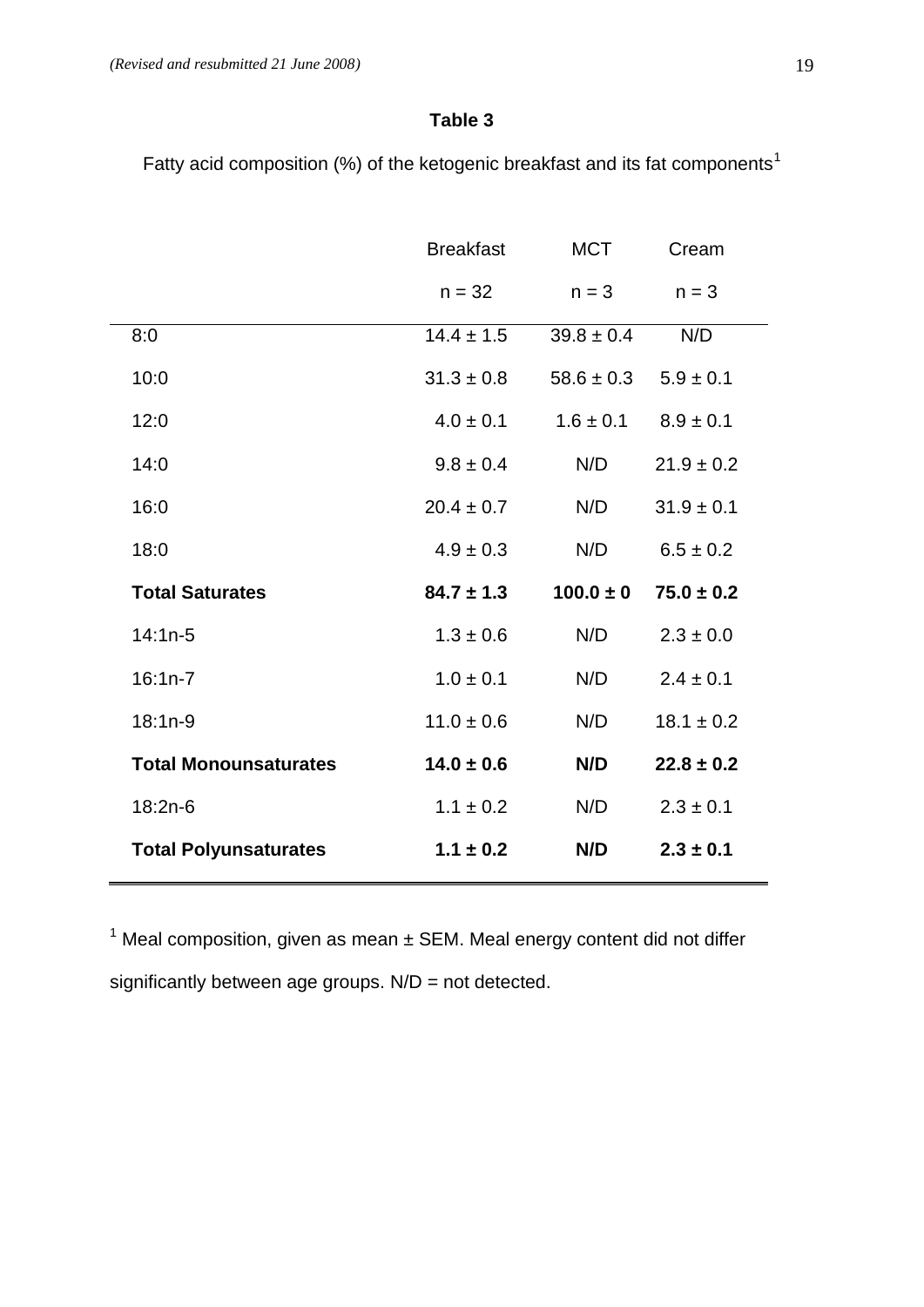# **Table 4.**

|             | 2/2 | 3/2 | 3/3 | 4/3 | 4/4            | 4/2            | total |
|-------------|-----|-----|-----|-----|----------------|----------------|-------|
| Young       | 0   | 4   | 5   | 0   | 0              | 0              | 9     |
| Middle-aged | 1   | 3   | 3   | 3   | $\mathbf 0$    | 1              | 11    |
| Elderly     | 0   | 0   | 6   | 1   | $\mathbf 0$    | $\overline{0}$ |       |
| % Frequency | 4   | 26  | 51  | 15  | $\overline{0}$ | 4              | 100   |

# Apolipoprotein E genotype of the subjects.

Apolipoprotein E genotype is shown as the combinations of Apolipoprotein E  $\varepsilon$  2, 3, or 4 variant alleles.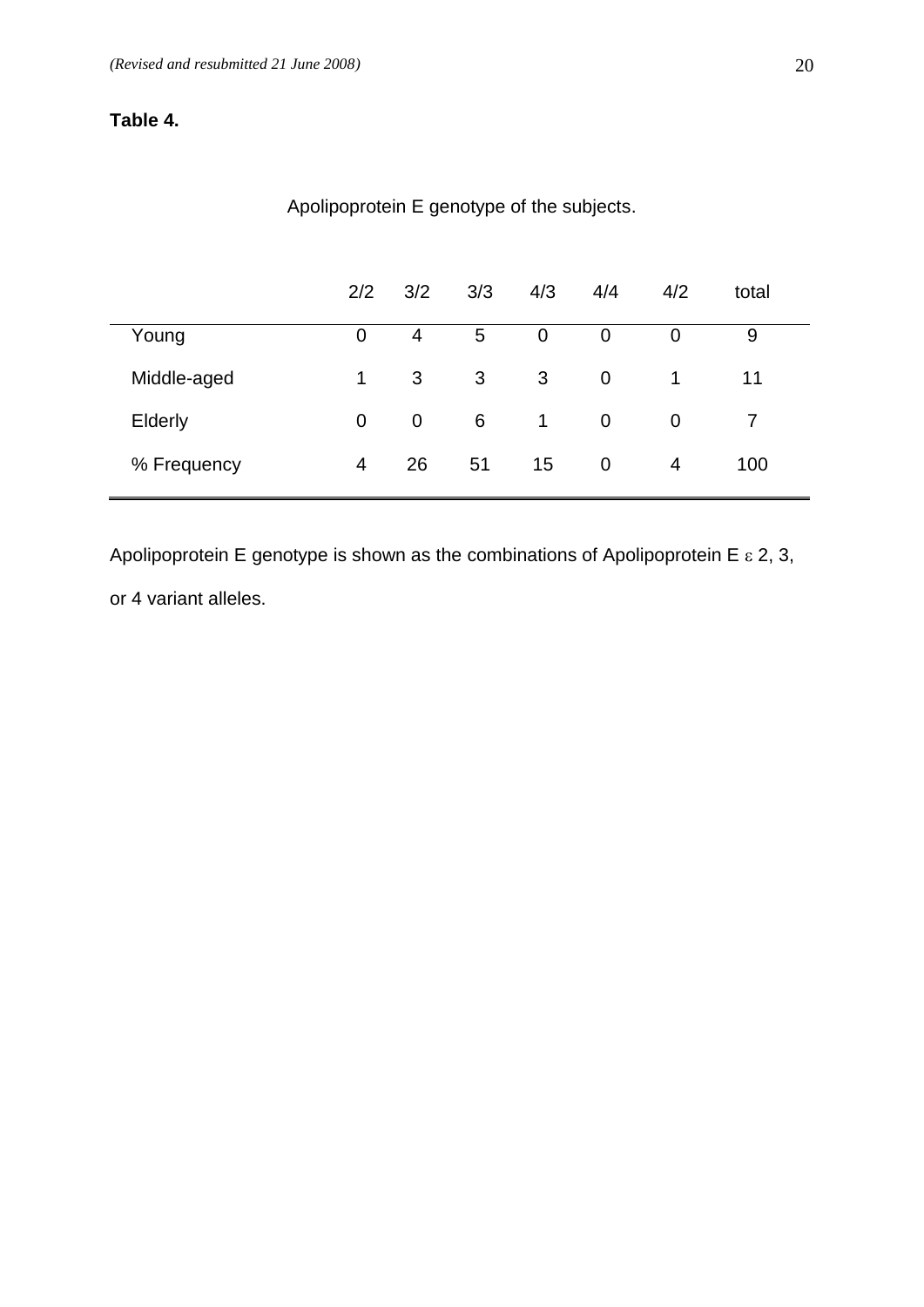

**Figure 1.**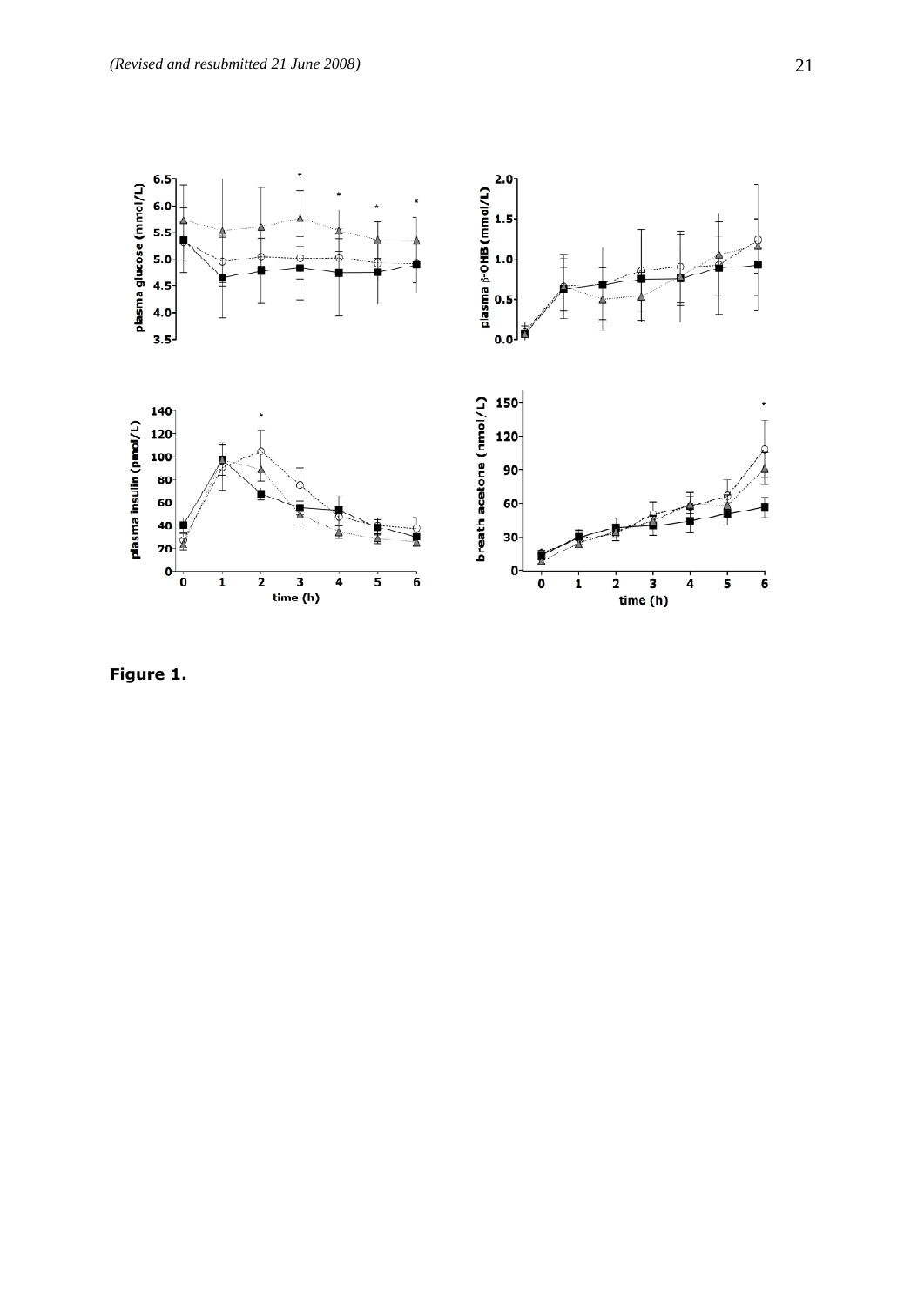

**Figure 2.**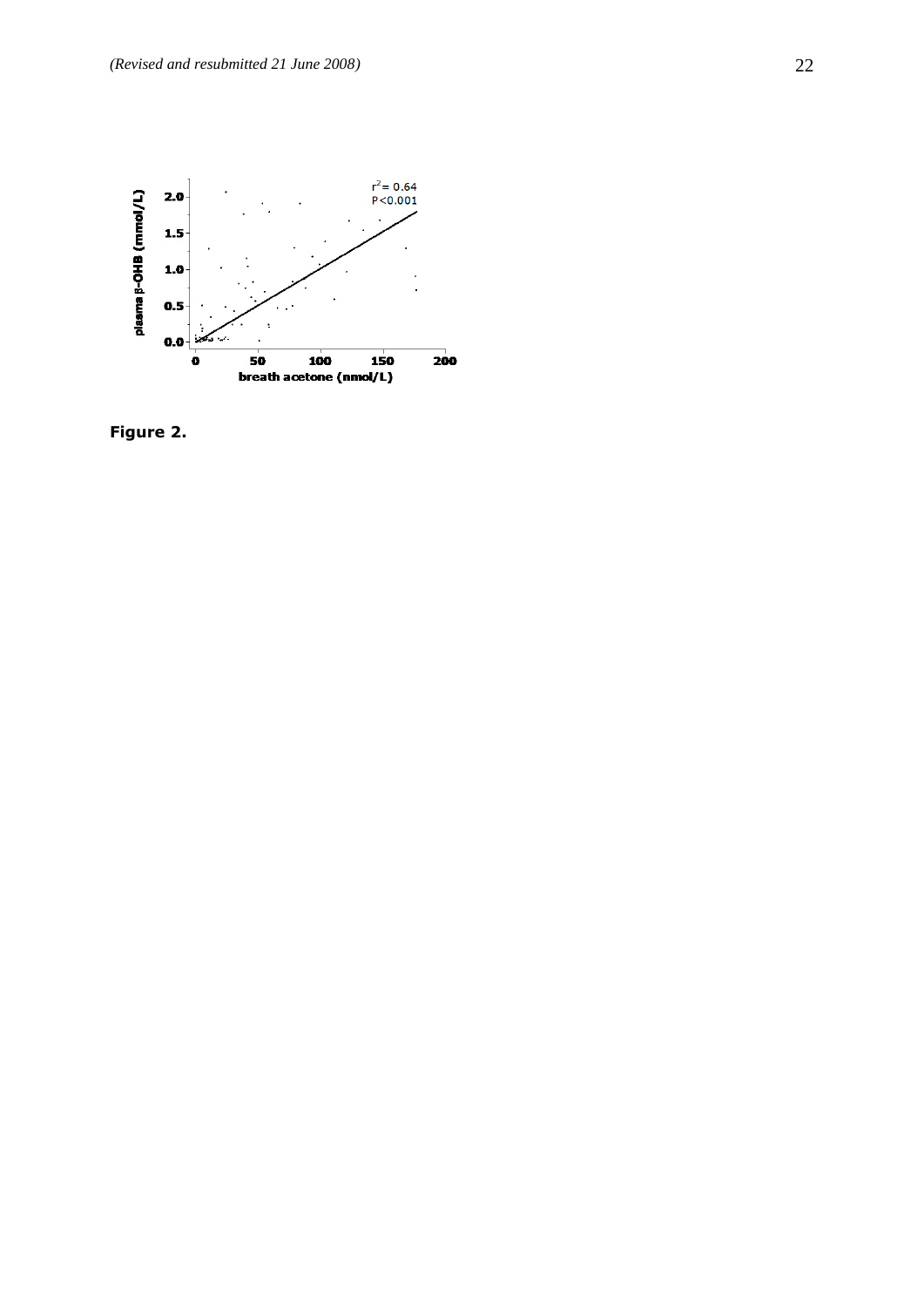

**Figure 3.**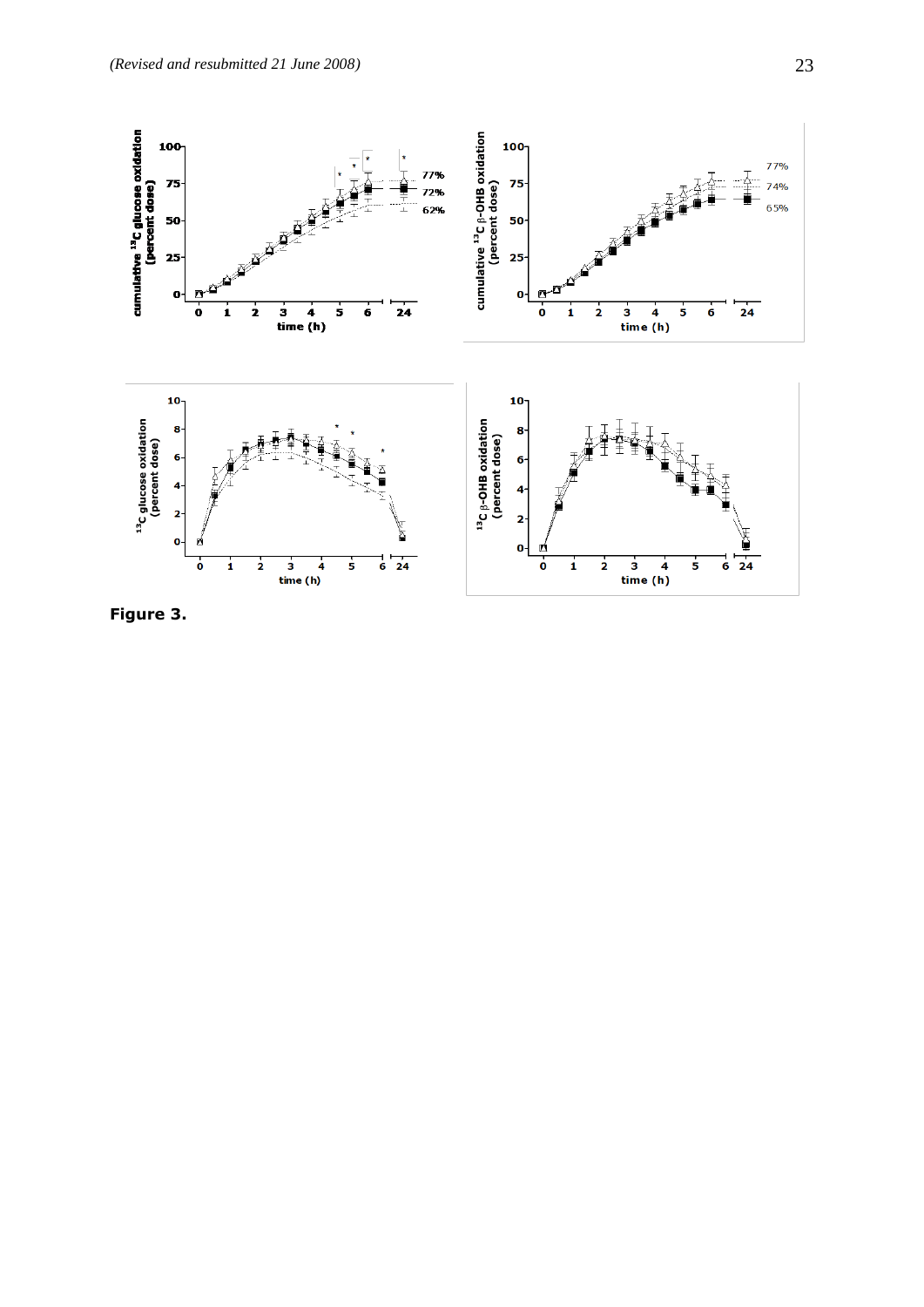

**Figure 4.**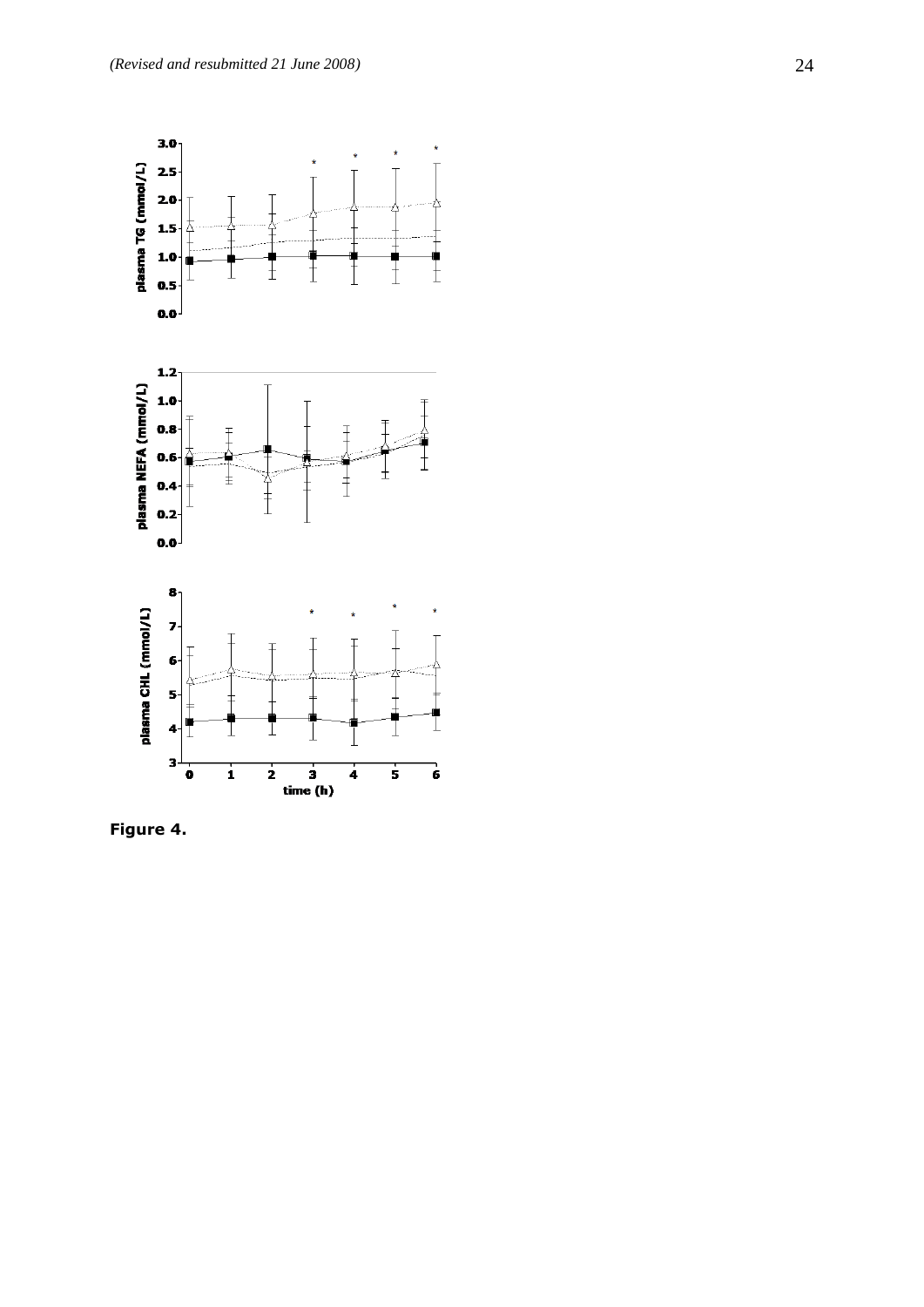### **Figure Legends**

### **Figure 1.**

Plasma glucose (upper left), insulin (lower left),  $\beta$ -hydroxybutyrate (upper right), and breath acetone (lower right) over 6 h following consumption of a ketogenic breakfast at time 0 (mean  $\pm$  SEM; \*P<0.05). Symbols represent young ( $\blacksquare$ ), middle-aged ( $\bigcirc$ ) and elderly  $($   $\blacktriangle$ ) subjects.

### **Figure 2.**

Correlation between breath acetone and plasma  $\beta$ -hydroxybutyrate before and 6 h after consuming a ketogenic breakfast.

### **Figure 3.**

Oxidation of  $^{13}$ C glucose (lower left - % dose/h; upper left – cumulative oxidation/24 h) and  $13C$   $\beta$ -hydroxybutyrate (lower right - % dose/h; upper right – cumulative oxidation/24 h) following consumption of a ketogenic breakfast and the respective tracer at time 0 (mean  $\pm$  SEM; \*P<0.05). Symbols represent young ( $\blacksquare$ ), middle-aged (O) and elderly  $($   $\blacktriangle$ ) subjects.

### **Figure 4.**

Plasma triacylglycerols (TG), non-esterified fatty acids (NEFA), and cholesterol (CHL) over 6 h following consumption of a ketogenic breakfast at time 0. Symbols represent young ( $\blacksquare$ ), middle-aged (O) and elderly ( $\blacktriangle$ ) subjects (mean  $\pm$  SEM; \*P<0.05).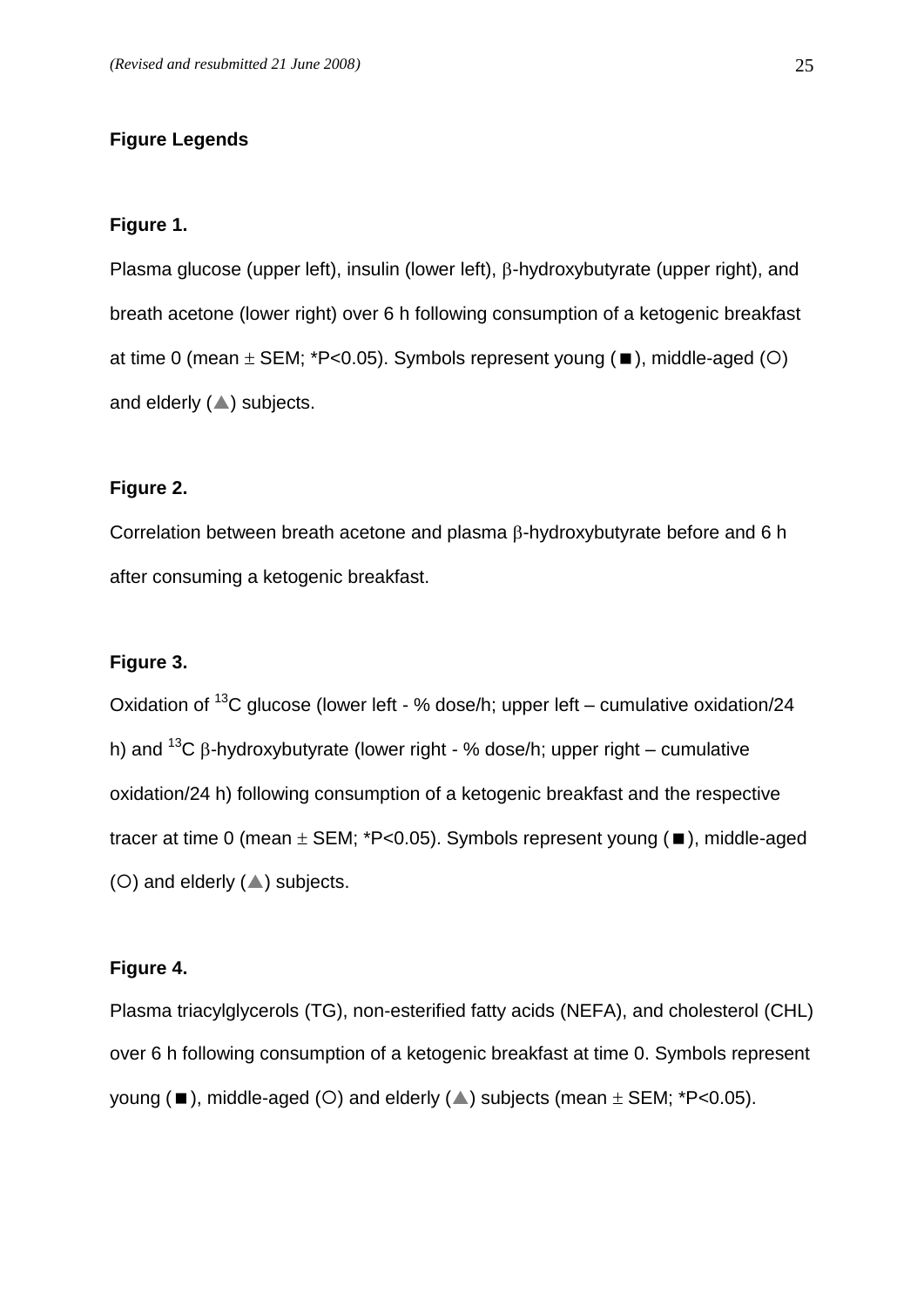References (should be BEFORE the tables)

- 1. Sokoloff L. Measurement of local cerebral glucose utilization and its relation to local functional activity in the brain. Adv Exp Med Biol 1991;291:21-42.
- 2. Musa-Veloso K, Likhodii SS, Cunnane SC. Breath acetone is a reliable indicator of ketosis in adults consuming ketogenic meals. Am J Clin Nutr 2002;76:65-70.
- 3. Mitchell GA, Kassovska-Bratinova S, Boukaftane Y, et al. Medical aspects of ketone body metabolism. Clin Invest Med 1995;18:193-216.
- 4. Petersen KF, Befroy D, Dufour S, et al. Mitochondrial dysfunction in the elderly: possible role in insulin resistance. Science 2003;300:1140-2.
- 5. Freemantle E, Vandal M, Tremblay-Mercier J, et al. Omega-3 fatty acids, energy substrates, and brain function during aging. Prostaglandins Leukot Essent Fatty Acids 2006;75:213-20.
- 6. Reger MA, Henderson ST, Hale C, et al. Effects of beta-hydroxybutyrate on cognition in memory-impaired adults. Neurobiol Aging 2004;25:311-4.
- 7. Freund G, Weinsier RL. Standardized ketosis in man following medium chain triglyceride ingestion. Metabolism 1966;15:980-91.
- 8. Bach AC, Babayan VK. Medium-chain triglycerides: an update. Am J Clin Nutr 1982;36:950-62.
- 9. Weintraub MS, Eisenberg S, Breslow JL. Dietary fat clearance in normal subjects is regulated by genetic variation in apolipoprotein E. J Clin Invest 1987;80:1571-7.
- 10. Reiman EM, Chen K, Alexander GE, et al. Functional brain abnormalities in young adults at genetic risk for late-onset Alzheimer's dementia. Proc Natl Acad Sci USA 2004;101:284-9.
- 11. Poirier J. Apolipoprotein E in the brain and its role in Alzheimer's disease. J Psychiatry Neurosci 1996;21:128-34.
- 12. Chevalier S, Gougeon R, Nayar K, Morais JA. Frailty amplifies the effects of aging on protein metabolism: role of protein intake. Am J Clin Nutr 2003;78:422-9.
- 13. Turner DL, Martin PA, Mitchell GS. Hypoxic exercise does not elicit long-term modulation of the normoxic exercise ventilatory response in Goats. Adv Exp Med Biol 1995;393:245-8.
- 14. McCloy U, Ryan MA, Pencharz PB, Ross RJ, Cunnane SC. A comparison of the metabolism of eighteen-carbon 13C-unsaturated fatty acids in healthy women. J Lipid Res 2004;45:474-85.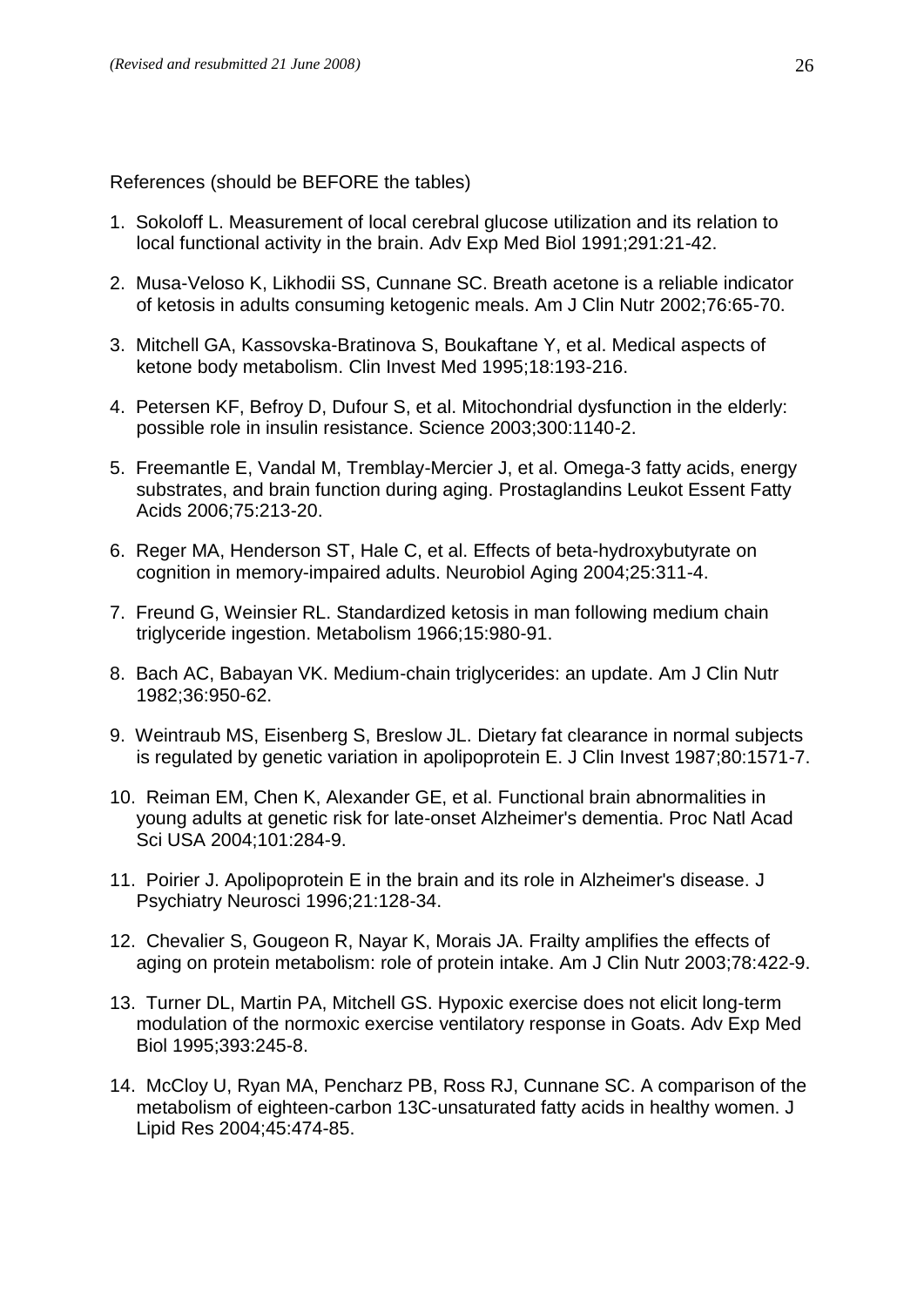- 15. Whitehead R. New techniques in nutritional research. San Diego: Academic Press, 1991.
- 16. Schofield WN. Predicting basal metabolic rate, new standards and review of previous work. Hum Nutr Clin Nutr 1985;39 Suppl 1:5-41.
- 17. Slater C, Preston T, Weaver LT. Comparison of accuracy and precision of heart rate calibration methods to estimate total carbon dioxide production during 13Cbreath tests. Europ J Clin Nutr 2006;60:69-76.
- 18. Gehan EA, George SL. Estimation of human body surface area from height and weight. Cancer Chemother Rep 1970;54:225-35.
- 19. Nalbantoglu J, Gilfix BM, Bertrand P, et al. Predictive value of apolipoprotein E genotyping in Alzheimer's disease: results of an autopsy series and an analysis of several combined studies. Ann Neurol 1994;36:889-95.
- 20. Folch J, Lees M, Sloane Stanley GH. A simple method for the isolation and purification of total lipids from animal tissues. J Biol Chem 1957;226:497-509.
- 21. London ED, Margolin RA, Duara R, et al. Effects of fasting on ketone body concentrations in healthy men of different ages. J Gerontol 1986;41:599-604.
- 22. Issa JS, Diament J, Forti N. Postprandial lipemia: influence of aging. Arq Bras Cardiol 2005;85:15-9.
- 23. Zilversmit DB. Atherogenesis: a postprandial phenomenon. Circulation 1979;60:473-85.
- 24. Lewis GF, Carpentier A, Adeli K, Giacca A. Disordered fat storage and mobilization in the pathogenesis of insulin resistance and type 2 diabetes. Endocrine Rev 2002;23:201-29.
- 25. Boquist S, Hamsten A, Karpe F, Ruotolo G. Insulin and non-esterified fatty acid relations to alimentary lipaemia and plasma concentrations of postprandial triglyceride-rich lipoproteins in healthy middle-aged men. Diabetologia 2000;43:185-93.
- 26. Fulop T, Tessier D, Carpentier A. The metabolic syndrome. Pathol Biol (Paris) 2006;54:375-86.
- 27. Carpentier AC, Frisch F, Brassard P, et al. Mechanism of insulin-stimulated clearance of plasma nonesterified fatty acids in humans. Am J Physiol Endocrinol Metab 2007;292:E693-701.
- 28. Dallongeville J, Lussier-Cacan S, Davignon J. Modulation of plasma triglyceride levels by apoE phenotype: a meta-analysis. J Lipid Res 1992;33:447-54.
- 29. Seaton TB, Welle SL, Warenko MK, Campbell RG. Thermic effect of mediumchain and long-chain triglycerides in man. Am J Clin Nutr 1986;44:630-4.